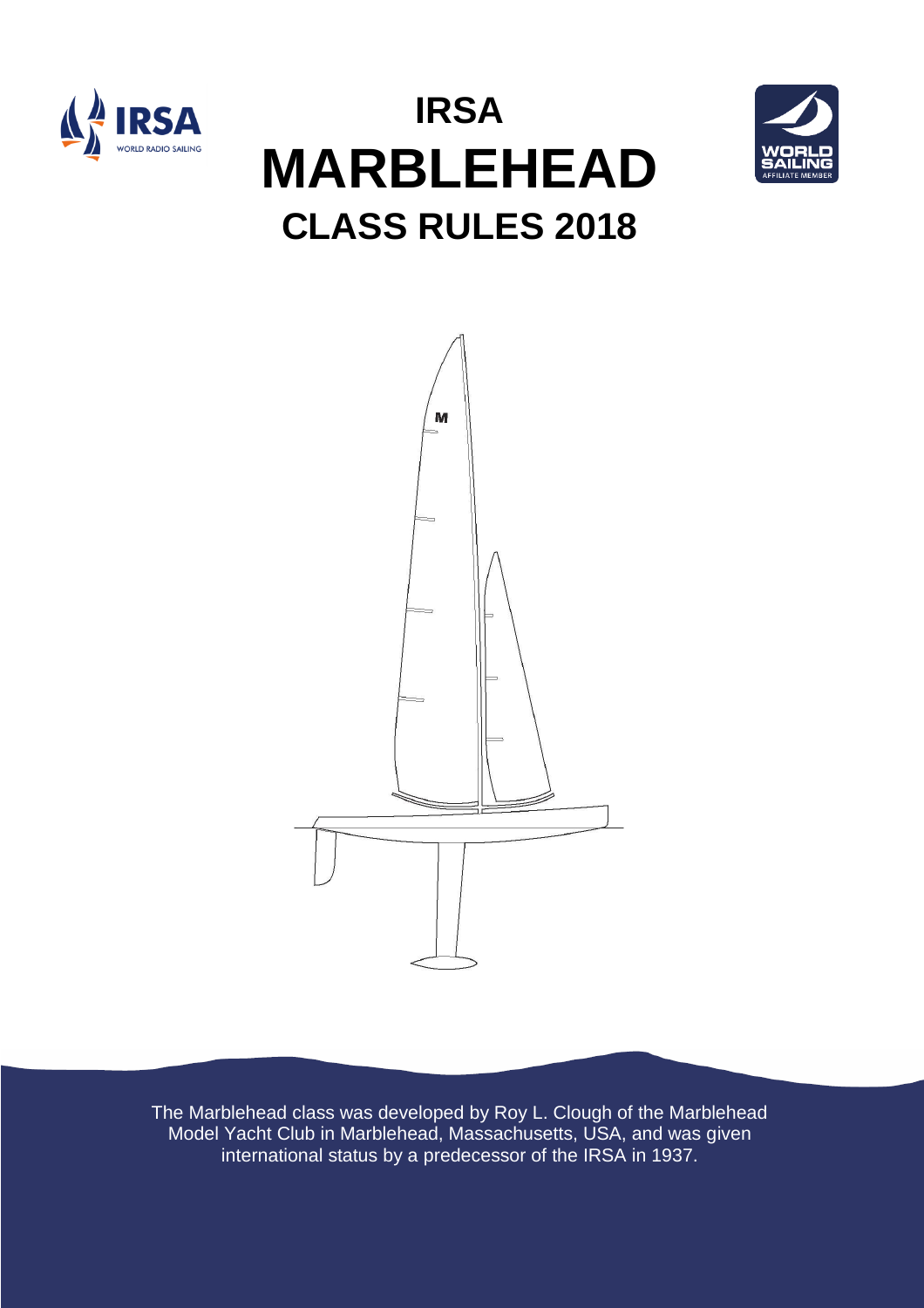INTRODUCTION.............................3

#### PART I – ADMINISTRATION

#### **Section A – General**

| A.1 |                                     |
|-----|-------------------------------------|
| A.2 |                                     |
| A.3 |                                     |
| A.4 | Administration of the Class  5      |
| A.5 | Sailing Instructions  5             |
| A.6 | Class Rules Amendments  5           |
| A.7 | Class Rules Interpretation  5       |
| A.8 | Hull Registration Numbers  5        |
| A.9 | Hull Certification  5               |
|     | A.10 Validity of Certificate  6     |
|     | A.11 Compliance with Class Rules. 6 |
|     | A.12 Hull Re-Certification  6       |
|     | A.13 Retention of Certification     |
|     |                                     |
|     |                                     |

#### **Section B – Boat Eligibility**

- B.1 Class Rules and Certification.7
- B.2 Class Association Markings . 7

PART 2 – REQUIREMENTS AND LIMITATIONS

#### **Section C – Conditions for Racing**  $C.1$   $Conord$

| C.5 Hull Appendages  8 |  |
|------------------------|--|
|                        |  |
|                        |  |
|                        |  |
|                        |  |

#### **Section D – Hull**

D.2 Hull ........................................ 11

### **Section E – Hull Appendages**

- E.1 General.................................. 13
- E.2 Hull Appendages.................... 13

## **Section F – Rig**

## **Section G – Sails**

PART 3 – APPENDICES

# **Section H – Measurement**

| <b>H.1 Measurements and Calculations</b> |
|------------------------------------------|
|                                          |

### **Section J - Figures**

- J.1 Depth Restriction Gauge ........ 20
- J.2 Length & Datum Waterplane .. 20
- J.3 Length Restriction Gauge....... 21
- J.4 Transverse Hull Hollows......... 21
- J.5 Combined Boom Spar Cross Section................................. 21 J.6 Control of the Upper and Lower Leech Profile ........................... 22
- J.7 Sail Area Measurement.......... 23
- J.8 Top Width and Stiffening at Head ............................................. 24
- J.9 Use of Foot Roach Gauge...... 24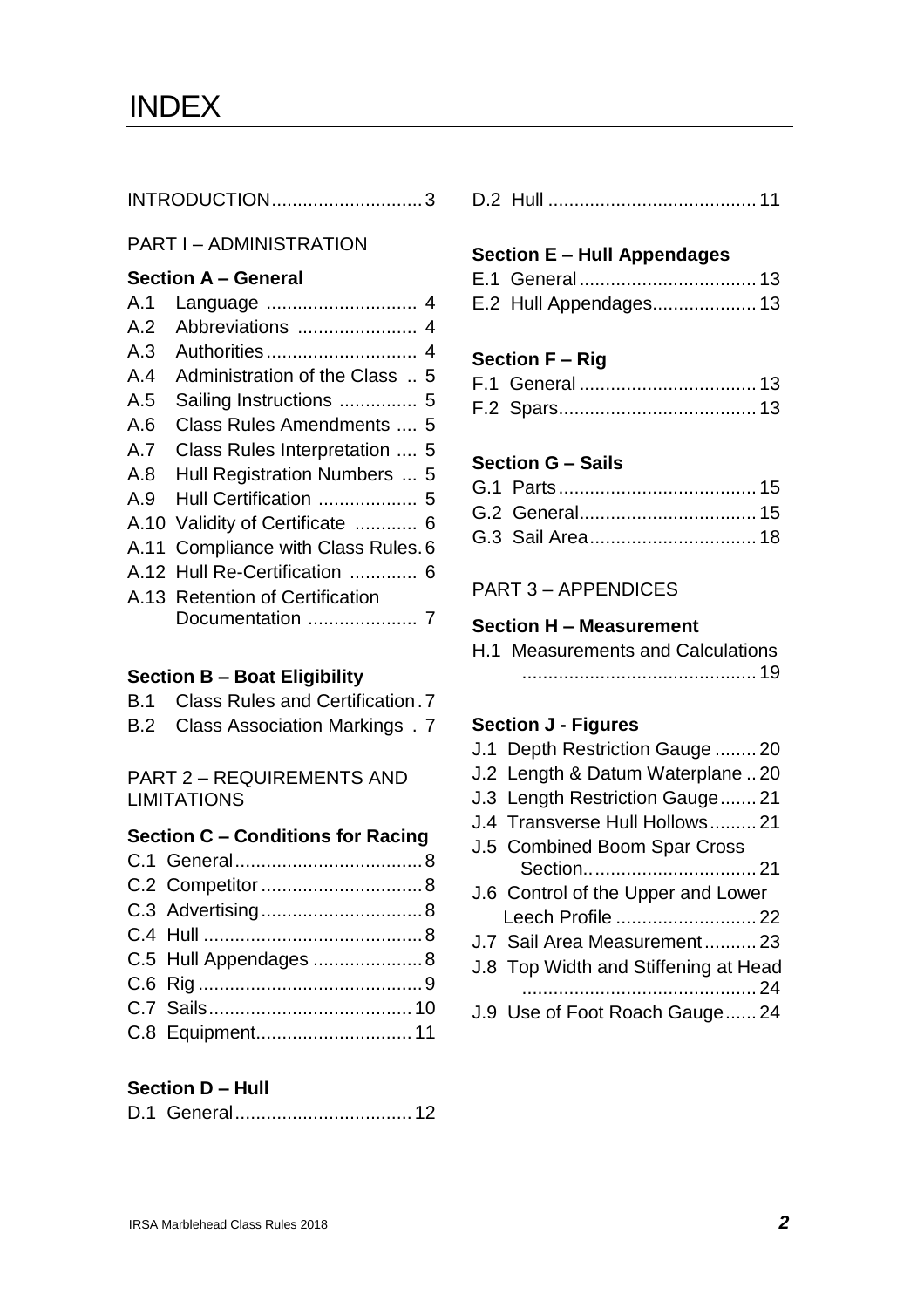# INTRODUCTION

*This introduction only provides an informal background and the IRSA Marblehead class rules proper begin on the next page.*

#### *Certification and alterations*

*Marblehead Class hulls, hull appendages, rigs and sails are certified by certification control.*

*Marblehead Class hulls, hull appendages, rigs and sails may, after initial certification control, only be altered to the extent permitted in Section C of the class rules.*

#### *Responsibility*

*Owners and competitors should be aware that compliance with rules in Section C is NOT checked as part of the initial certification control process.*

*It is the responsibility of the owner and any other person in charge to ensure that a boat is maintained to comply with her class rules and that her certificate remains valid (RRS 78.1).*

#### *Deviations outside of tolerances*

*When an equipment inspector or official measurer acting for the technical committee for an event decides that a boat does not comply with the class rules, RRS 60.4(a)(2) obliges him to protest the boat.*

*When a protest committee finds that deviations in excess of tolerances specified in the class rules are not caused by normal wear and tear and/or do improve the performance of the boat, it shall penalise her.*

*When deviations between a boat's measurements and her certificate cannot be corrected as required by RRS 64.3(a), a protest committee may consider accepting that the boat shall be brought into rating in another configuration before* racing *again.*

*If a protest committee decides that a class rule has been breached deliberately or knowingly by an owner, competitor, or support person it may call a hearing under rule 69.*

#### *Class rules*

*The rules regulating the use of equipment during a race are contained in Section C of these class rules, in ERS Part I and in the Racing Rules of Sailing.*

*The class rules for the IRSA Marblehead Class are open class rules in which anything not specifically prohibited by the class rules is permitted. Individual rules may require, limit, or prohibit as necessary.*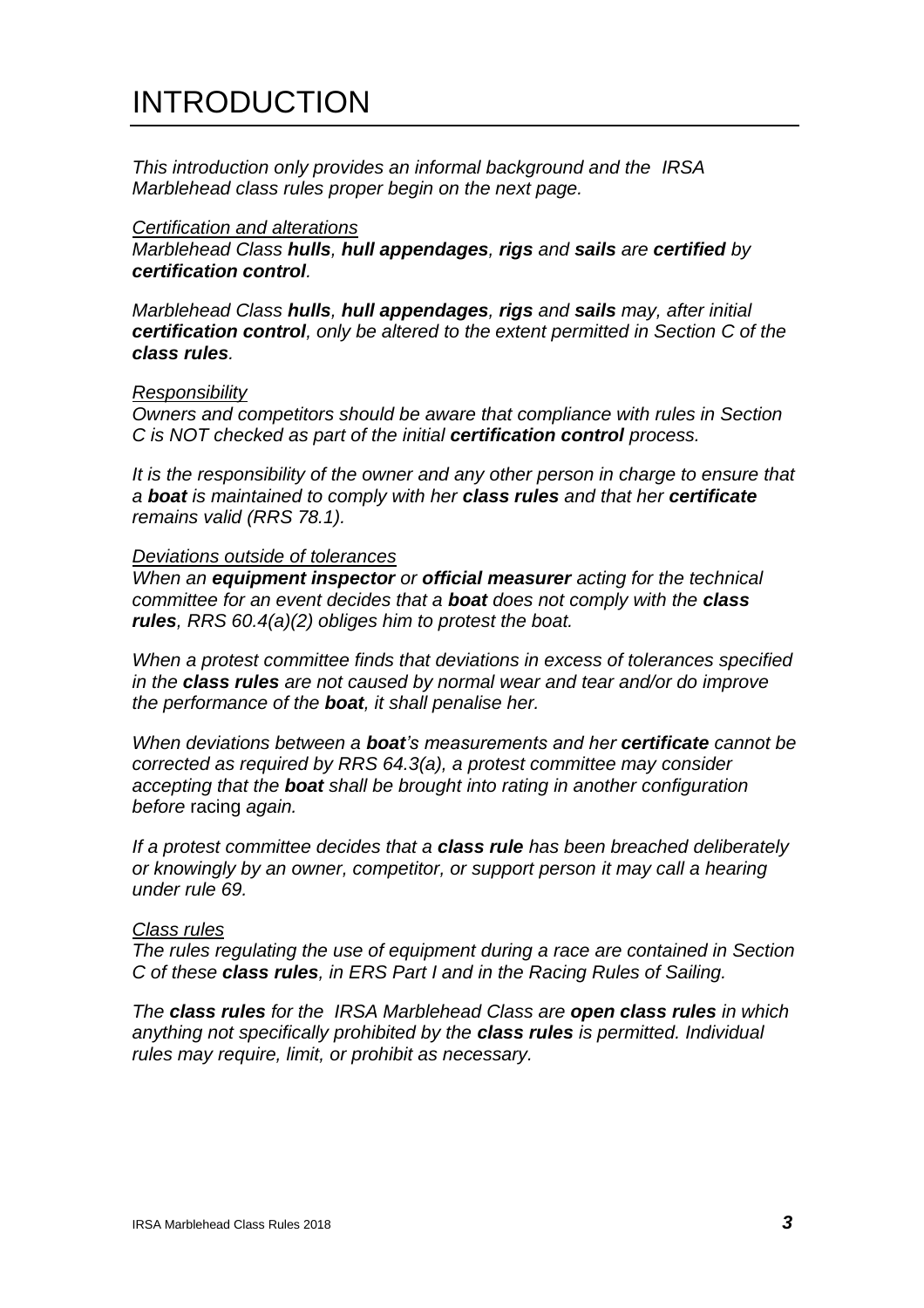# **Section A – General**

# **A.1 LANGUAGE**

- A.1.1 The official language of the class is English and in case of dispute over translation the English text shall prevail.
- A.1.2 The word "shall" is mandatory and the word "may" is permissive.
- A.1.3 Except where used in headings, when a term is printed in "**bold**" the definition in the current ERS applies, when a term is printed in "*italics*" the definition in the RRS applies, and when a term is printed "underlined" the definition in these **class rules** applies.
- A.1.4 DEFINITIONS
	- Rig A **rig,** excluding any wind indicators, and **sail**(s) used in combination.
	- Spar The main structural part(s) of the **rig** to, or from, which **sails** are attached and/or supported.

# **A.2 ABBREVIATIONS**

- A.2.1 WS World Sailing
	- IRSA International Radio Sailing Association
	- MNA WS Member National Authority
	- DNM Designated National Member, IRSA Member
	- ICA International Class Association
	- NCA National Class Association
	- ERS Equipment Rules of Sailing
	- RRS Racing Rules of Sailing

# **A.3 AUTHORITIES**

- A.3.1 Where one does not exist, the functions of the ICA, as specified in these **class rules**, shall be carried out by the IRSA.
- A.3.2 The **class authority** is the IRSA which shall co-operate with the ICA in all matters concerning these **class rules**.
- A.3.3 No legal responsibility with respect to these **class rules**, or accuracy of **certification**, rests with:

WS;

the IRSA;

any MNA;

any DNM;

the ICA;

any NCA;

any **certification authority**;

any **official measurer**.

No claim arising from these **class rules** can be entertained.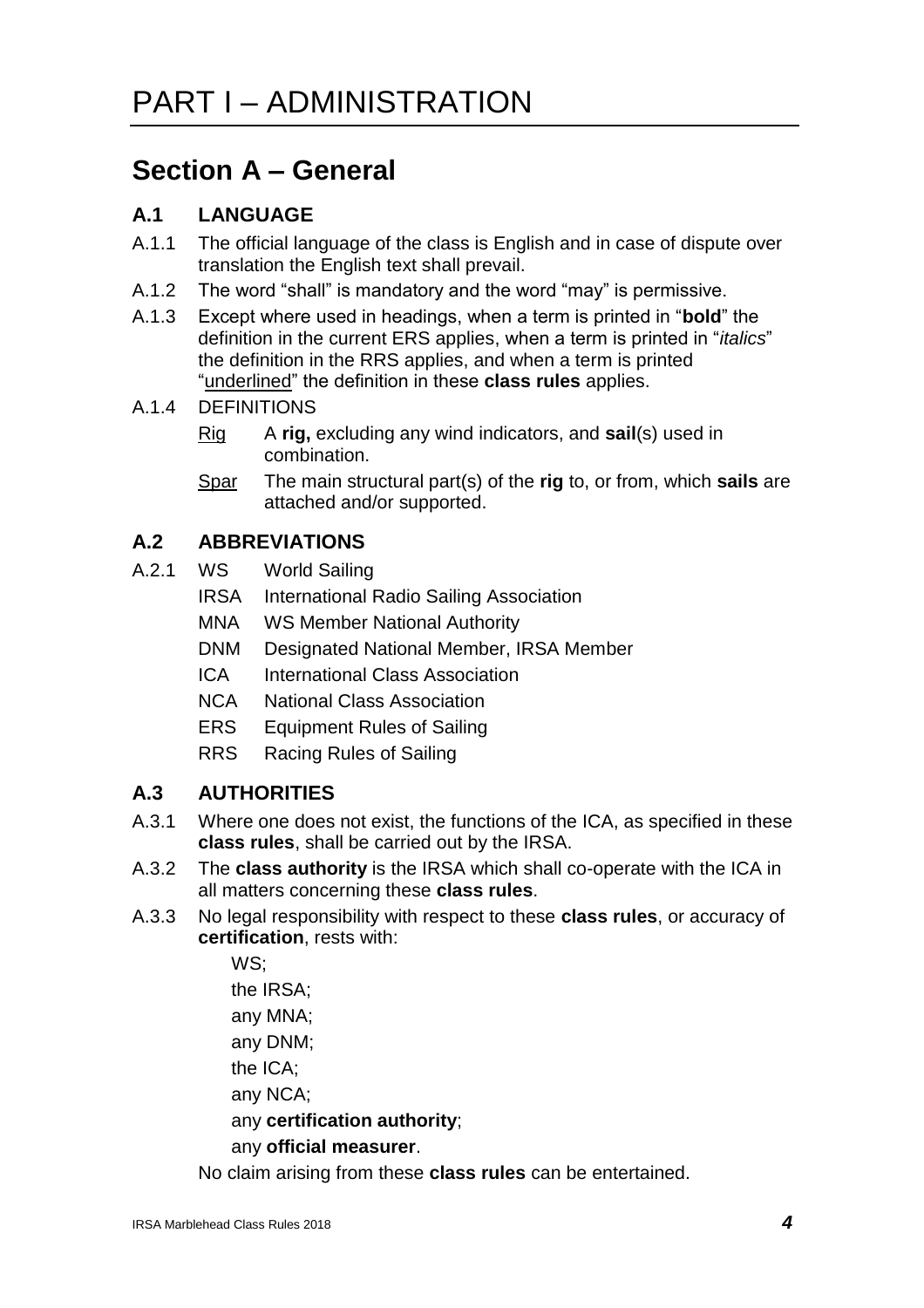A.3.4 Notwithstanding anything contained herein, a **certification authority** has the authority to withdraw a **certificate** and shall do so on the request of the IRSA.

# **A.4 ADMINISTRATION OF THE CLASS**

- A.4.1 The IRSA has delegated its administrative functions of the class to DNMs. A DNM may delegate part or all of its functions, as stated in these **class rules**, to an NCA.
- A.4.2 In countries where there is no DNM, or the DNM does not wish to administrate the class, its administrative functions as stated in these **class rules** shall be carried out by the ICA which may delegate the administration to an NCA.

# **A.5 SAILING INSTRUCTIONS**

- A.5.1 These **class rules** shall not be varied by sailing instructions except as provided by A.5.2.
- A.5.2 At World or Continental Championships the sailing instructions may vary these **class rules** only with the agreement of the ICA.

# **A.6 CLASS RULES AMENDMENTS**

A.6.1 Amendments to these **class rules** shall be proposed by the ICA, or a DNM, and require to be approved by the IRSA.

# **A.7 CLASS RULES INTERPRETATION**

A.7.1 GENERAL

Interpretation of **class rules** shall be made in accordance with the IRSA Regulations.

A.7.2 AT AN EVENT

Any interpretation of **class rules** required at an event may be made by an international jury constituted in accordance with the RRS. Such interpretation shall only be valid during the event and the organising authority shall, as soon as practical after the event, inform the IRSA, the DNM, and the ICA.

# **A.8 HULL REGISTRATION NUMBERS**

- A.8.1 Registration numbers shall be issued by the **certification authority**.
- A.8.2 Registration numbers shall be issued in consecutive order starting at "1".
- A.8.3 Each hull shall have a unique registration number which shall include the national letters and the **certification authority**'s sequential registration number. Under no circumstances may a registration number be used on a **hull** other than the **hull** on which it was first used.

# **A.9 HULL CERTIFICATION**

- A.9.1 For the **certification** of a **hull** all items required by the **certification control** form(s) to be **certified** shall be **certified** by an **official measurer** and the details entered onto the form(s).
- A.9.2 The **certification control** form(s), and **certification** fee if required, shall be sent to the **certification authority** in the country where the **hull** is to be registered within 4 weeks after completion of **certification**.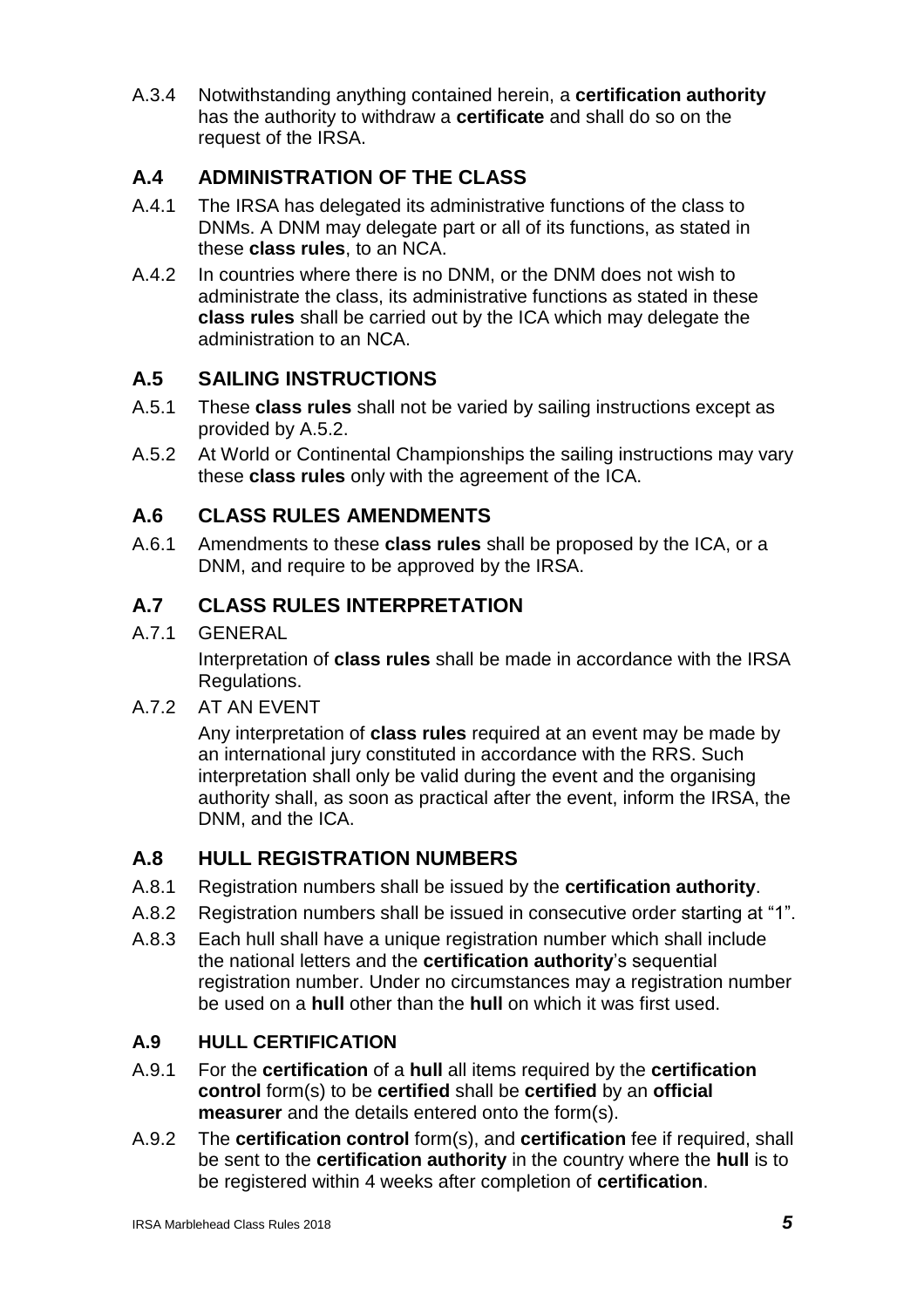A.9.3 Upon receipt of a satisfactorily completed **certification control** form(s) and **certification** fee if required within the 4 week time limit, the **certification authority** may issue a **certificate**.

# **A.10 VALIDITY OF CERTIFICATE**

- A.10.1 A valid **certificate** is issued using the IRSA approved **certification control** documentation in accordance with the procedures in A.9 and A.12. Certificates from other documentation or sources are invalid.
- A.10.2 A **certificate** becomes invalid upon:
	- (a) a change of ownership;
	- (b) withdrawal by the **certification authority**.

# **A.11 COMPLIANCE WITH CLASS RULES**

- A.11.1 A **boat** ceases to comply with the **class rules** upon:
	- (a) use of equipment that does not comply, or causes the **boat** not to comply, with limitations in the **class rules**;
	- (b) use of equipment that does not comply, or that causes the **boat**  not to comply, with limitations recorded on the **certificate**;
	- (c) alteration or repair of equipment required by the **certification control** form(s) to be **certified**, except where permitted by the **class rules**;
	- (d) a change of **class rules** that causes equipment in use to cease to comply, except where the equipment may comply with the **class rules** in force at the time of its previous **certification**.
- A.11.2 A **boat** that has ceased to comply with the **class rules** may be brought into compliance:
	- (a) when limitations affecting the equipment are in the **class rules** or on the **certificate**

by an **official measurer** carrying out **certification control** of affected equipment;

(b) and otherwise

by replacing equipment that does not comply with the **class rules** or **certificate** with equipment that does comply.

# **A.12 HULL RE-CERTIFICATION**

- A.12.1 A **hull** may be issued with a new **certificate,** showing dates of re**certification** and initial **certification** as applicable:
	- (a) when a **certificate** becomes invalid upon change of ownership by application of the new owner to the **certification authority** in the country where the **hull** is to be registered. The application shall include the old **certificate** and re-**certification** fee if required. In the case of an imported **hull** the **certification authority** shall request the **certification control** form(s) from the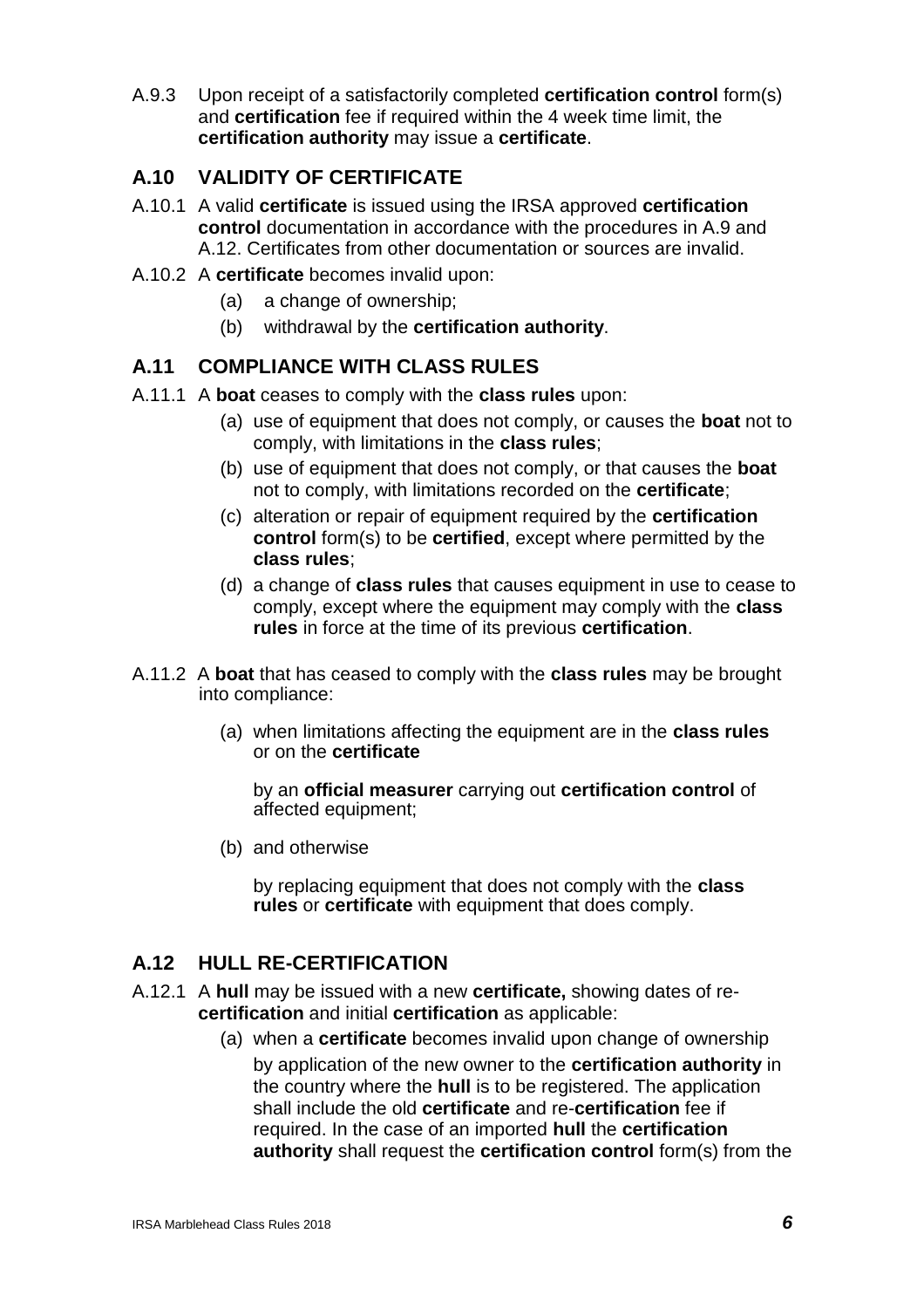previous **certification authority** and a new **hull** registration number shall be issued;

- (b) when a **certificate** has been withdrawn, or when the **certificate** and **certification control** form(s) cannot be located by application of the procedure in A.9;
- (c) when one or more alternative **certificates** are requested to be valid concurrently with an existing **certificate** by application of the procedure in A.9.

# **A.13 RETENTION OF CERTIFICATION DOCUMENTATION**

### A.13.1 The **certification authority** shall:

- (a) retain the original documentation upon which the current **certificate** is based;
- (b) upon request, transfer this documentation to the new **certification authority** if the **hull** is exported.

# **Section B – Boat Eligibility**

For a **boat** to be eligible for *racing*, it shall comply with the rules in this section.

## **B.1 CLASS RULES AND CERTIFICATION**

- B.1.1 The **boat** shall:
	- (a) be in compliance with the **class rules**;
	- (b) have a valid **certificate**; and
	- (c) have valid **certification marks** as required.

## **B.2 CLASS ASSOCIATION MARKINGS**

B.2.1 A valid Class Association Sticker, if required by the NCA or the ICA, shall be affixed to the **hull** in a conspicuous position.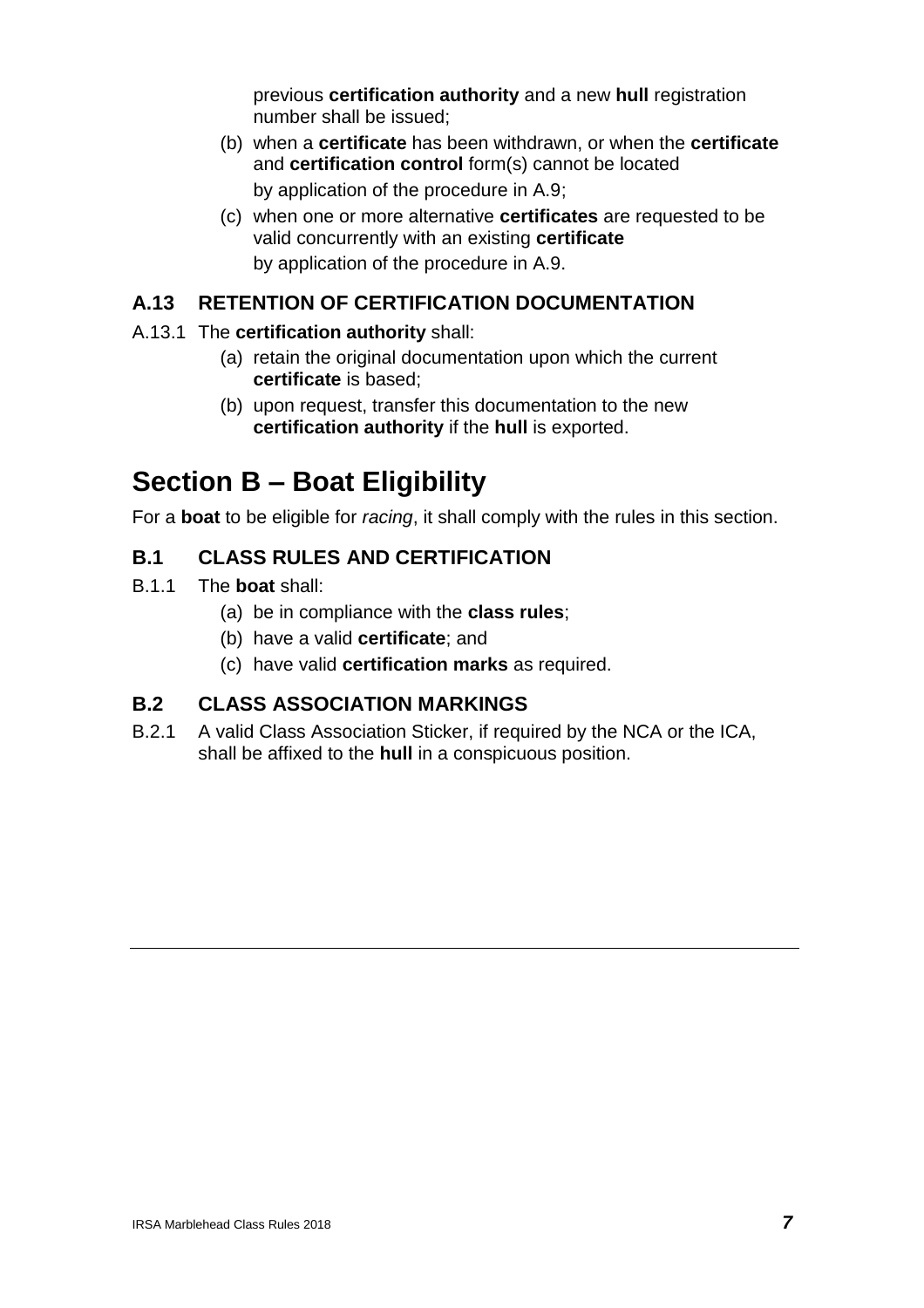# PART 2 – REQUIREMENTS AND LIMITATIONS

The competitor and the **boat** shall comply with the rules in Part 2 when *racing*. In case of conflict Section C shall prevail.

**Certification control** to check conformity with rules of Section C is not part of **certification**.

The rules of Part 2 are **open class rules** in which anything not specifically prohibited by the **class rules** is permitted. Individual rules may require, limit, or prohibit as necessary.

**Certification control** and **equipment inspection** at an event shall be carried out in accordance with the current ERS except where varied in Part 2.

# Section C – Conditions for Racing

- C.1 GENERAL
- C.1.1 RULES

The following ERS rules shall not apply:

- B.1.2 Mast Lower Limit Mark.
- B.2 Headsail Booms.
- C.2 COMPETITOR
- C.2.1 LIMITATIONS
	- (a) One competitor only shall control the **boat**.
	- (b) The competitor shall not be substituted during an event.

### C.3 ADVERTISING

#### C.3.1 LIMITATIONS

The **boat** may display only such advertising as permitted by the WS Advertising Code.

- C.4 HULL
- C.4.1 LIMITATIONS
	- (a) The **hull** shall not be substituted during an event.
	- (b) Except for fittings the geometry of the **hull** shell shall not be changed during an event.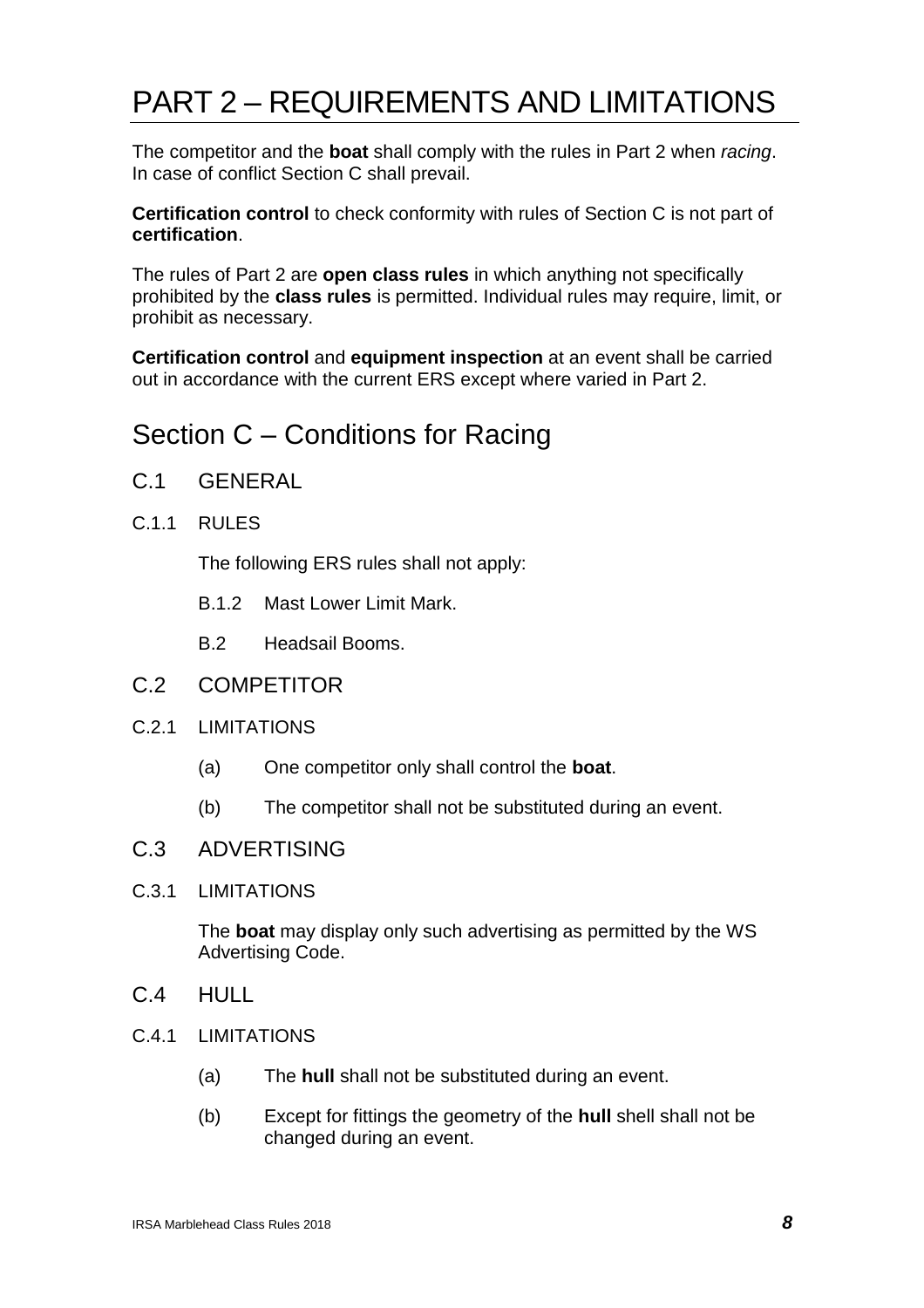#### C.4.2 IDENTIFICATION

The **hull** registration number shall be displayed on the external surface of the **hull** clearly and legibly with a minimum height of 20 mm.

#### C.4.3 FITTINGS

Fittings shall not project fore or aft or transversely outboard of the **hull** in relation to the datum waterplane described in Figure J.2.

## C.5 HULL APPENDAGES

#### C.5.1 LIMITATIONS

Except when a **hull appendage** has been lost or damaged beyond repair the same **hull appendages** shall be used during an event. Such replacement may be made only with the approval of the race committee who shall then remove or cancel any **event limitation mark** attached to the replaced **hull appendage**.

#### C.5.2 DEPTH RESTRICTION

The depth restriction gauge, when oriented transversely as in Figure J.1, shall be capable of being passed under the **hull appendages** without either of the two upper corners of the gauge losing contact with the **hull**.

#### C.5.3 USE

#### The **hull appendages**:

- (a) containing or forming **ballast** shall not be rotated relative to the **hull**;
- (b) shall not be attached to the **hull** more than 15 mm from the **hull** centreplane;
- (c) shall not project fore or aft of the **hull** in relation to the datum waterplane described in Figure J.2;
- (d) shall not be moved, articulated, retracted, or extended.
- C.6 RIG
- C.6.1 LIMITATIONS
	- (a) Not more than six **rigs** and their **sails** shall be used during an event.
	- (b) A **mast** or **boom** lost or damaged beyond repair may be replaced only with the approval of the race committee who shall then remove or cancel any **event limitation mark** attached to the replaced item.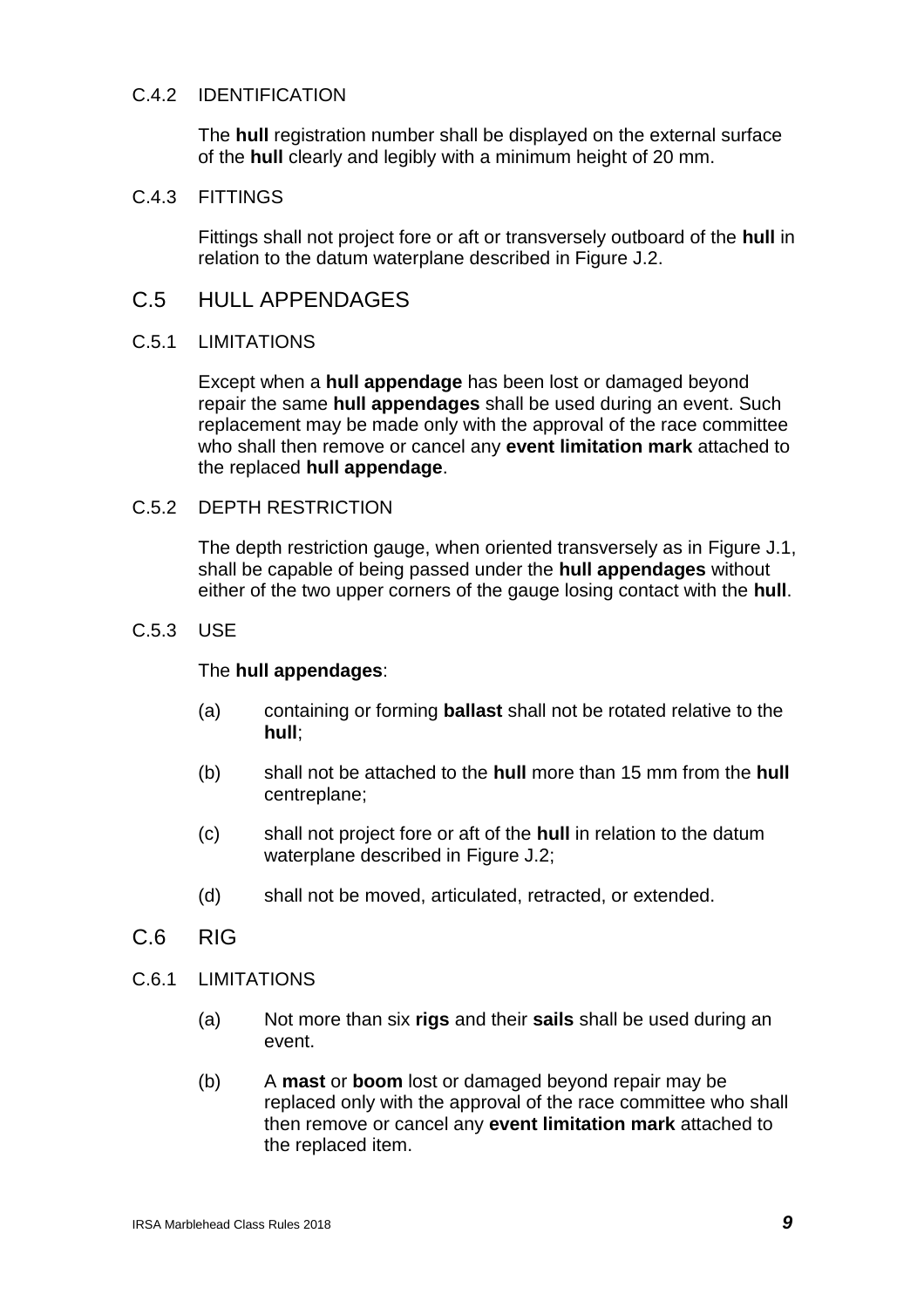- C.6.2 USE
	- (a) The rig shall not project fore or aft of the hull in relation to the datum waterplane described in Figure J.2.
	- (b) RRS 51 is changed to the extent that the position of the rig counterbalance weight may be changed.

#### C.6.3 DIMENSIONS

|                                                                                                                       | minimum | maximum  |
|-----------------------------------------------------------------------------------------------------------------------|---------|----------|
| Deck limit mark to the mast lower point $G - 10$                                                                      |         | $G + 10$ |
| Deck limit mark to the lower edge of the<br>foretriangle height limit mark when G is<br>at the <b>certified</b> value |         |          |
| Deck limit mark to the mast upper point                                                                               |         | 2160     |
| Mast lower point to the mast upper<br>point                                                                           |         | Α        |

- C.7 SAILS
- C.7.1 LIMITATIONS
	- (a) Not more than six **mainsails** and six **headsails**, with a maximum of three **mainsails** and three **headsails** from any A, B, or C rig/sail group, shall be used.
	- (b) The race committee may attach **event limitation marks** to **sails** at an event.
	- (c) The minimum **mainsail luff** length used when *racing* shall be 990 mm.
	- (d) When a **sail** has been lost or damaged beyond repair it may be replaced only with the approval of the race committee who shall then remove or cancel any **event limitation mark** attached to a replaced **sail**.

#### C.7.2 DIMENSIONS

The dimensions of the **sails** in each rig/sail group shall not exceed those on the **certificate** for that rig/sail group.

#### C.7.3 IDENTIFICATION

- (a) Sail identification marks shall comply with the RRS.
- (b) The class insignia shall be the letter "M" of dimensions: height and width 25–30 mm, thickness 6–8 mm and shall be displayed on the mainsail above a straight line between the **three-quarter**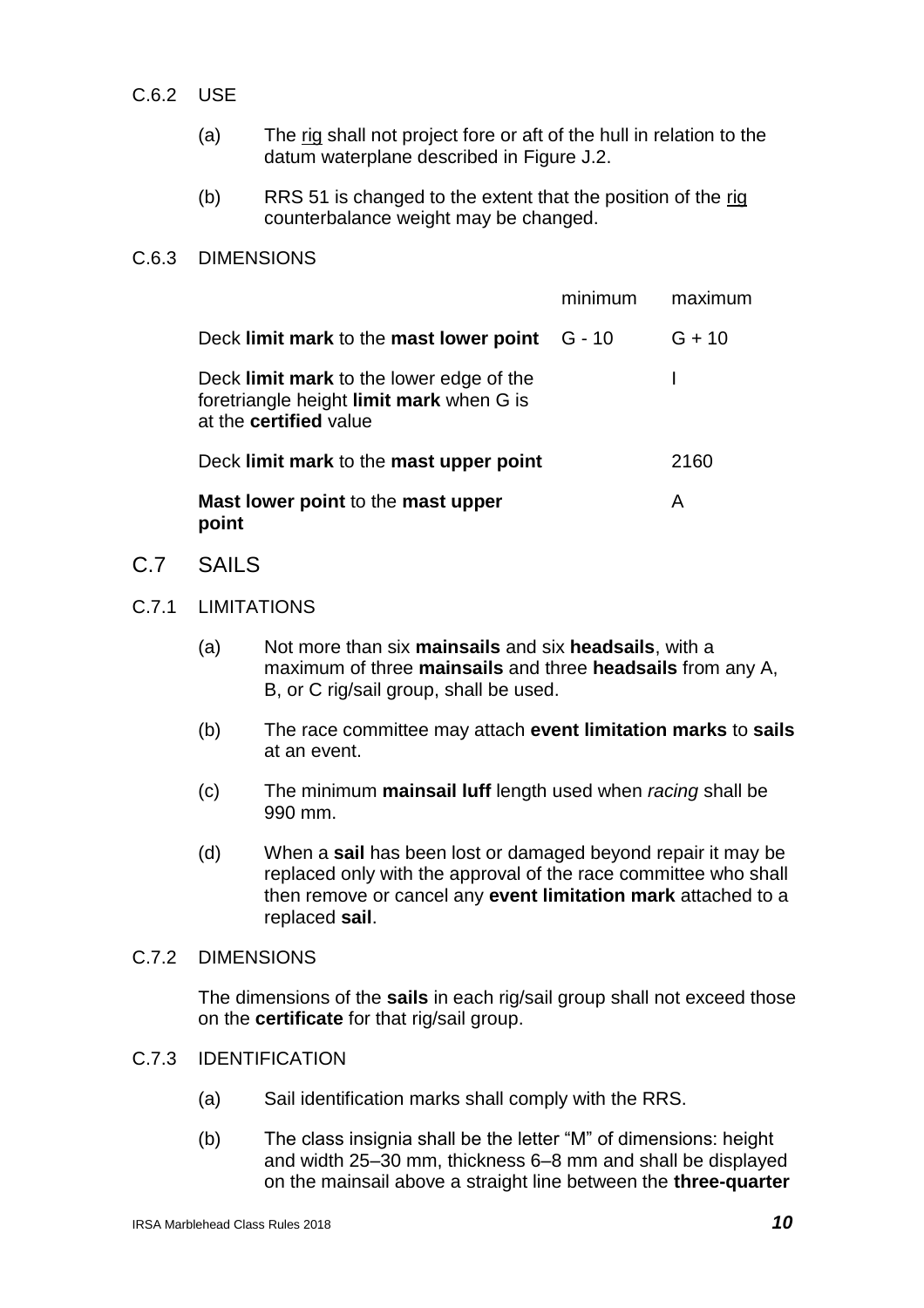**leech point** and the nearest point on the **luff**.

- C.7.4 USE
	- (a) When a **mast upper limit mark** is required, the **mainsail** shall be below the **mast upper limit mark**.
	- (b) The **tack point** of the **mainsail**, projected at 90° to the **mast**  spar, shall not be set below the upper edge of the **mast lower limit mark**.
	- (c) When a foretriangle height **limit mark** is required, a line taken through the **tack point** and **head point** of the **headsail** shall cut the forward face of the **mast** spar lower than the lower edge of the foretriangle height **limit mark** when the **headsail clew point** is on the **hull** centreplane.
	- (d) When a **sail** has a luff rope or spar sliders they shall be set in a track in the spar.
	- (e) Not more than one **mainsail** and one **headsail** shall be set at a time.
	- (f) A **mainsail** shall be set when *racing*.
	- (g) **Sails** shall not be reefed.
	- (h) A **sail** from any A, B, or C rig/sail group shall not be used with a **sail** from another rig/sail group unless it is marked with the appropriate A, B, or C rig/sail group letter and it complies with C.7.2.

#### C.8 EQUIPMENT

- C.8.1 PROHIBITED
	- (a) Except where achieved by mechanical systems, automated control of **rig** and/or **sails**.
	- (b) Except where achieved by mechanical systems, automated steering and/or navigation.
	- (c) On board camera(s).
	- (d) The use of pictures from any source while *racing*.
	- (e) Except for the establishment and maintenance of a radio control link, control unit positioning information, signal strength, and battery status information, radio transmissions from the **boat** while *racing*.

C.8.2 USE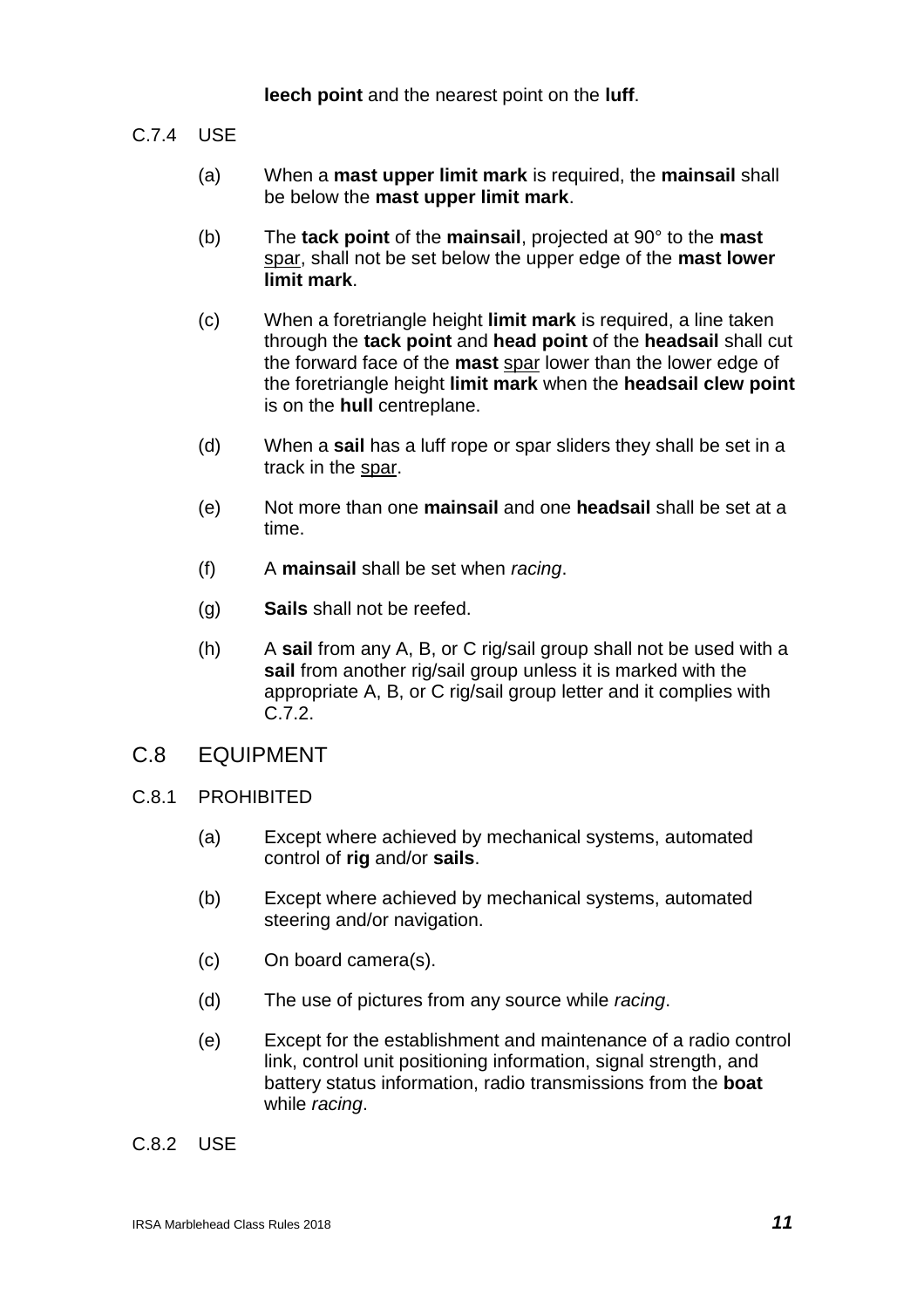During an event, remote control and related equipment:

- (a) if temporarily removed shall be refitted in the same position;
- (b) if replaced, shall be replaced by equipment of similar weight.

# Section D – Hull

- D.1 GENERAL
- D.1.1 RULES

The **hull** shall either comply with the **class rules** in force at the time of its initial **certification control** or comply with the current **class rules**.

D.1.2 IDENTIFICATION

The **hull** registration number shall be marked in an easily visible location on a non-removable part of the **hull** by any of the following means: painting on, engraving in, bonding in, moulding in.

- D.2 HULL
- D.2.1 DECK LIMIT MARKS

A deck **limit mark**, for each rig/sail group A, B, and C recorded on the **certificate**, shall be displayed on the **hull** centreplane near to the relevant **mast** position. Each **limit mark** shall be a minimum of 5 mm in diameter.

- D.2.2 MATERIALS
	- (a) Except in remote control equipment, the density of material shall not exceed that of lead (11,340 kg/m<sup>3</sup>).
	- (b) The forward 13 mm shall be of elastomeric material.

#### D.2.3 CONSTRUCTION

- (a) The **hull** shall be a **monohull**.
- (b) Except for the trunking for **hull appendages**, the **hull** shall not have:
	- (1) voids in the waterplane and/or the profile under the datum waterplane;
	- (2) hollows in the plan view and/or the profile under the datum waterplane that exceed 3 mm;
	- (3) transverse hollows in the undersurface of the **hull** that exceed 3 mm when tested parallel to the waterplane as in Figure J.4.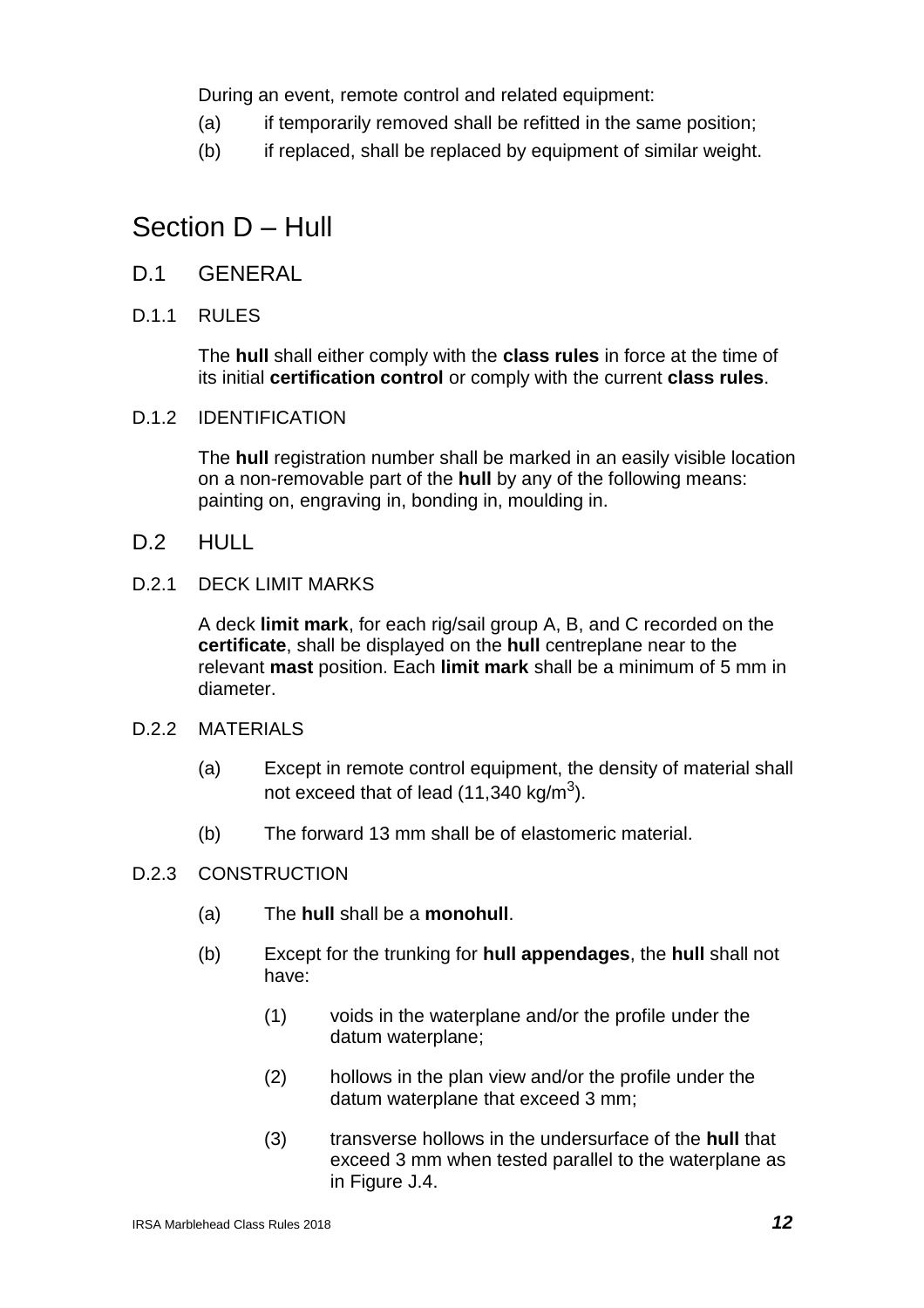#### D.2.4 DIMENSIONS

|                                                                                    | minimum | maximum |
|------------------------------------------------------------------------------------|---------|---------|
| <b>Hull</b> length in relation to the datum waterplane<br>described in Figure J.2. | 1275    | 1290    |
| Hull beam                                                                          | 100     |         |

# Section E – Hull Appendages

- E.1 GENERAL
- E.1.1 RULES

**Hull appendages** shall comply with the current **class rules**.

- E.2 HULL APPENDAGES
- E.2.1 MATERIALS

Materials shall not be of density higher than lead (11,340 kg/m<sup>3</sup>).

# Section F – Rig

- F.1 GENERAL
- F.1.1 RULES

**Rigs** shall comply with the current **class rules**.

- F.1.2 CONSTRUCTION
	- (a) A fitting shall be no bigger than is reasonably required for its purpose if it rotates or is attached to a rotating spar.
	- (b) A fitting faired into a spar shall be considered to be part of the spar.
- F.2 SPARS
- F.2.1 LIMITATIONS

The spars used in a **rig** shall consist of no more than:

(a) one **mast** spar;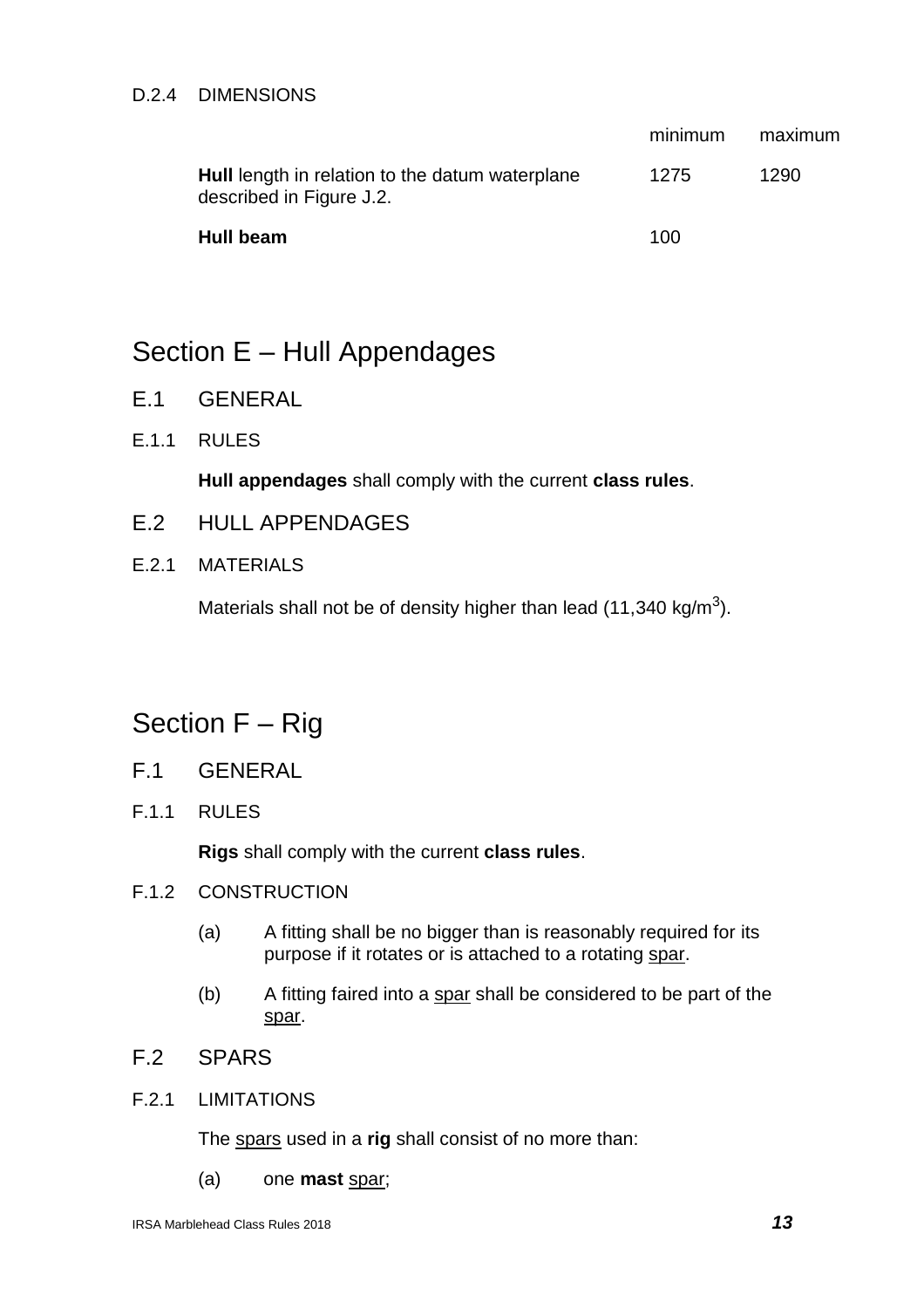- (b) one headsail luff spar;
- (c) four **boom** spars.

## F.2.2 CERTIFICATION CONTROL

- (a) The **mast** spar, **boom** spar and **headsail** luff spar cross section:
	- (1) shall be taken to include: fairings, extensions, articulated flaps;
	- (2) shall be taken with movable parts set to give the greatest dimension;
	- (3) shall be taken at the junction of two **boom** spars as in Figure J.5; and
	- (4) except as in F.2.2 (a) (3), at a point shall be the largest cross sectional dimension perpendicular to the major axis of the spar at that point.
- (b) A **boom** spar which extends fore and aft of the **mast** spar shall be taken as two **boom** spars.
- F.2.3 CONSTRUCTION
	- (a) **Limit marks** shall contrast strongly with the colour of the surface they are placed on.
	- (b) Except as in F.2.3(c) and F.2.3(d) **limit marks** shall be placed on each **mast** spar, as in Figure J.7, and as follows:
		- (1) an **upper limit mark**,
		- (2) a foretriangle height **limit mark**,
		- (3) a **lower limit mark**.
	- (c) The **mast upper limit mark** may be omitted where the **rig** construction makes it impossible to exceed the "A" measurement recorded on the **certificate**.
	- (d) The foretriangle height **limit mark** may be omitted where the **rig** construction makes it impossible to exceed the "I" measurement recorded on the **certificate**.
	- (e) A **boom** spar with a cross section exceeding 20 mm in the regions permitted by F.2.5 shall not be joined to another **boom**  spar in those regions.
- F.2.4 MAST SPAR DIMENSIONS

minimum maximum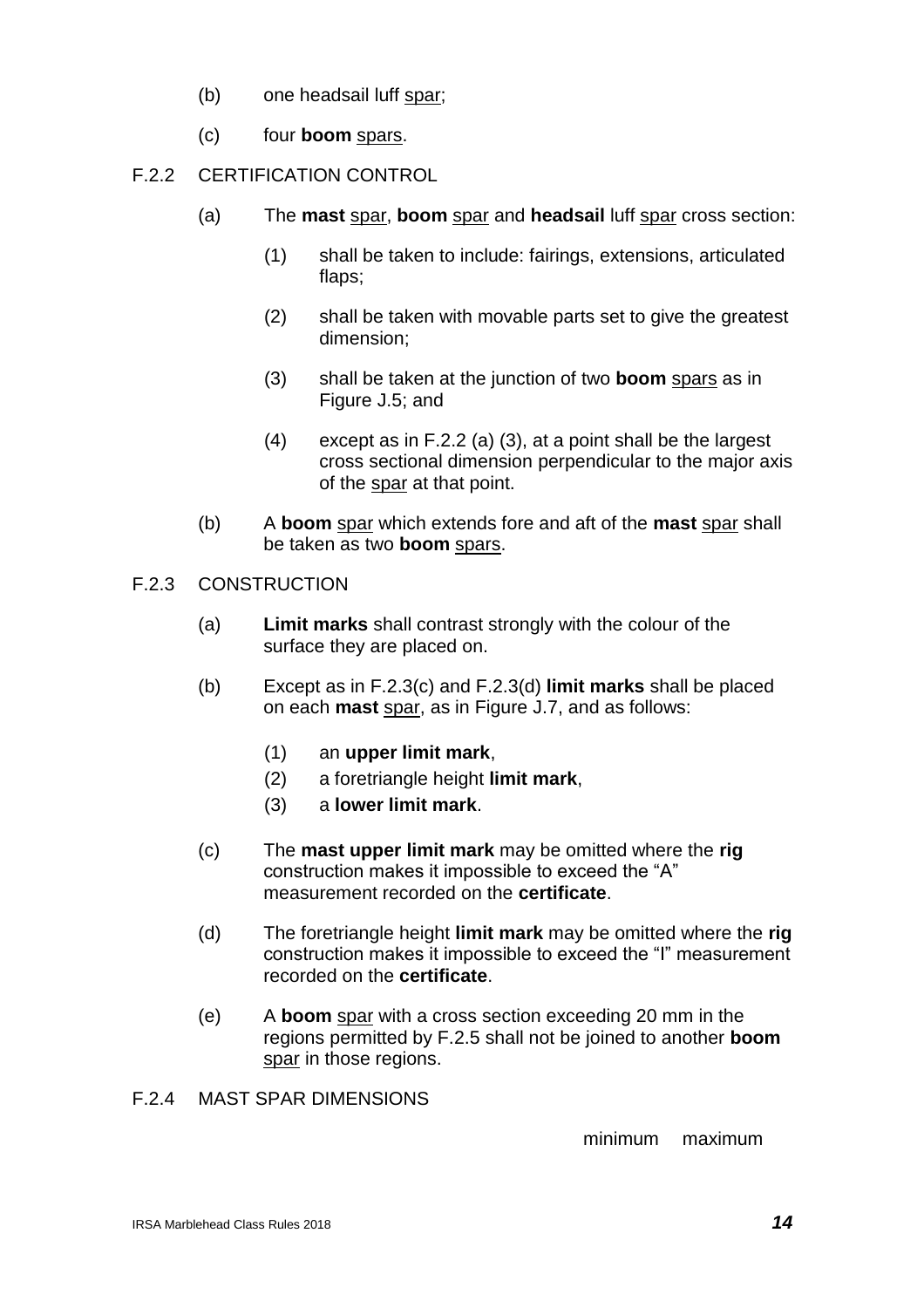|       | Deck limit mark to upper point, H                                                                  |  | 2160         |
|-------|----------------------------------------------------------------------------------------------------|--|--------------|
|       | Deck limit mark to foretriangle height limit<br>mark                                               |  | $0.8(A + G)$ |
|       | Mast spar cross section above lower point                                                          |  | 20           |
|       | Mast spar cross section below lower point                                                          |  | 40           |
|       | <b>Mast limit mark width</b><br>3                                                                  |  | 10           |
| F.2.5 | <b>BOOM SPAR DIMENSIONS</b>                                                                        |  |              |
|       |                                                                                                    |  | maximum      |
|       | Length of junction where boom spars meet, as in Figure<br>J.5                                      |  | 100          |
|       | Minimum combined <b>boom</b> spar cross section over the<br>length of a junction, as in Figure J.5 |  | 40           |
|       | <b>Boom</b> spar cross section within 100 mm of one end only<br>of spar                            |  | 40           |
|       | <b>Boom</b> spar cross section at other points                                                     |  | 20           |
| F.2.6 | <b>HEADSAIL LUFF SPAR DIMENSIONS</b>                                                               |  |              |
|       |                                                                                                    |  | maximum      |
|       | <b>Headsail luff spar cross section</b>                                                            |  | 20           |

# Section G – Sails

G.1 PARTS

The **sails** used in a rig shall consist of no more than:

- (a) one trilateral **mainsail**;
- (b) one trilateral **headsail**.
- G.2 GENERAL
- G.2.1 RULES

**Sails** shall comply with the **class rules** in force at the time of their initial **certification control** or with the current **class rules**.

G.2.2 CERTIFICATION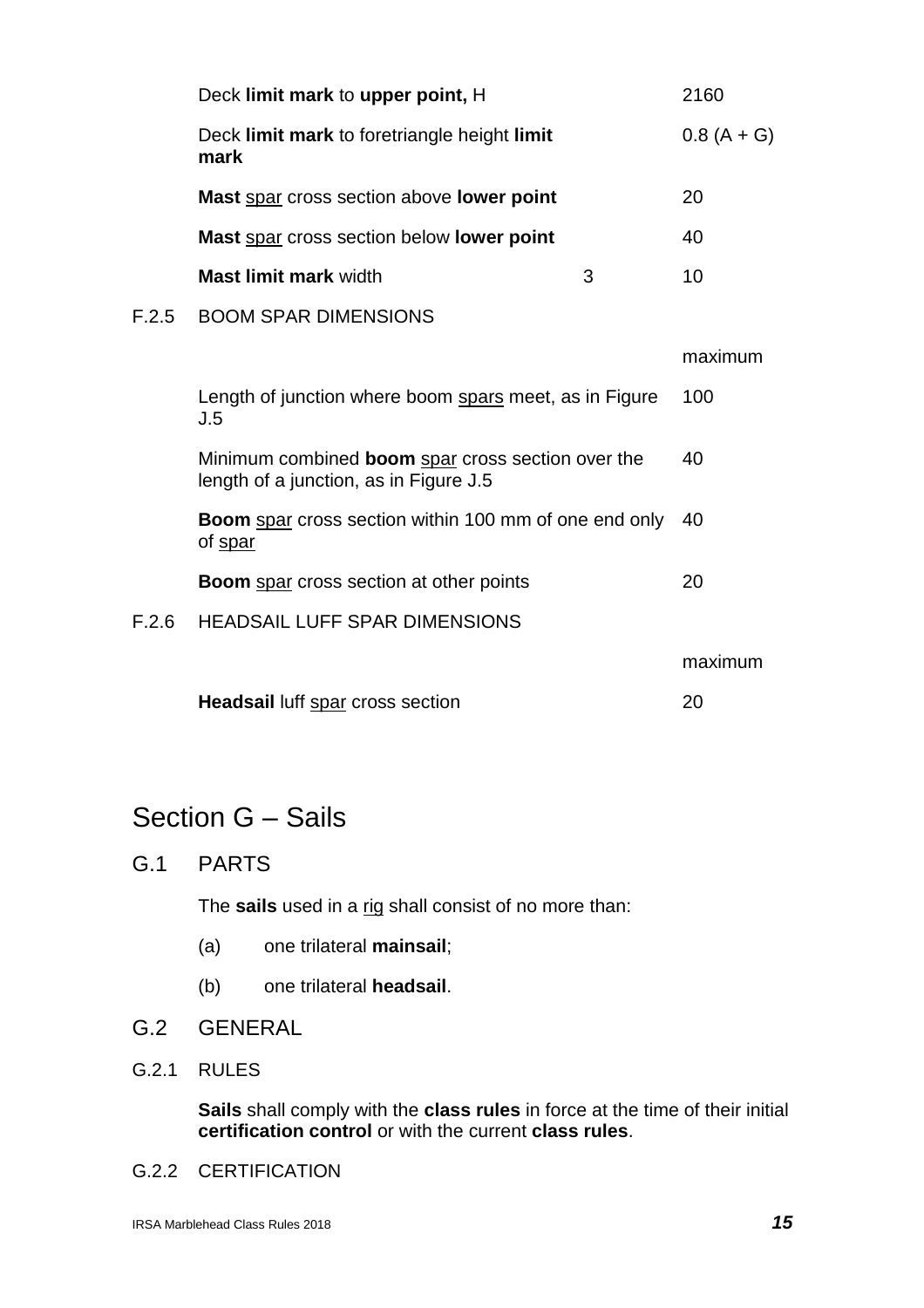The **official measurer** shall **certify sails** and add the following marks at the **tack**:

- (a) the date of **certification control**;
- (b) on **mainsails**, mark the **certified** area in square metres rounded to three places of decimals, of the largest **mainsail** in the rig/sail group to which the **sail** belongs;
- (c) on **headsails**, mark the **certified** area in square metres rounded to three places of decimals, of the largest **headsail** in the rig/sail group to which the **sail** belongs.
- G.2.3 DEFINITIONS

Batten Pocket Point

The batten pocket point is defined as the intersection of the extended centreline of the **batten pocket**, or batten if there is no **batten pocket**, and the **leech.**

- G.2.4 CERTIFICATION CONTROL AND EQUIPMENT INSPECTION
	- (a) During **certification control** and **equipment inspection**:
		- (1) battens need not be removed;
		- (2) **sails** may be attached to spars;
		- (3) stays not exceeding 2 mm in diameter inside luff **tabling** need not be removed;
		- (4) tell tales overlapping the **sail edges** shall be ignored.
	- (b) The **luff perpendicular**, **quarter width**, **half width** and **threequarter width** shall be taken:
		- (1) on a **double luff sail** with supporting spar in place, to the **luff**, or to the fore edge of the spar, whichever gives the greater dimension;
		- (2) on a **sail** attached to spar section fairings, extensions and/or articulated flaps, to their foremost edges when fully extended;
		- (3) on a **sail** with the **luff** set in a track in the spar: to the aft edge of the spar;
		- (4) on other **sails**: to the **luff**;
		- (5) discontinuous attachments on the **luff** shall be disregarded provided their total length measured along the **luff** does not exceed 10% of the **luff** length and the longest attachment is no more than twice the shortest;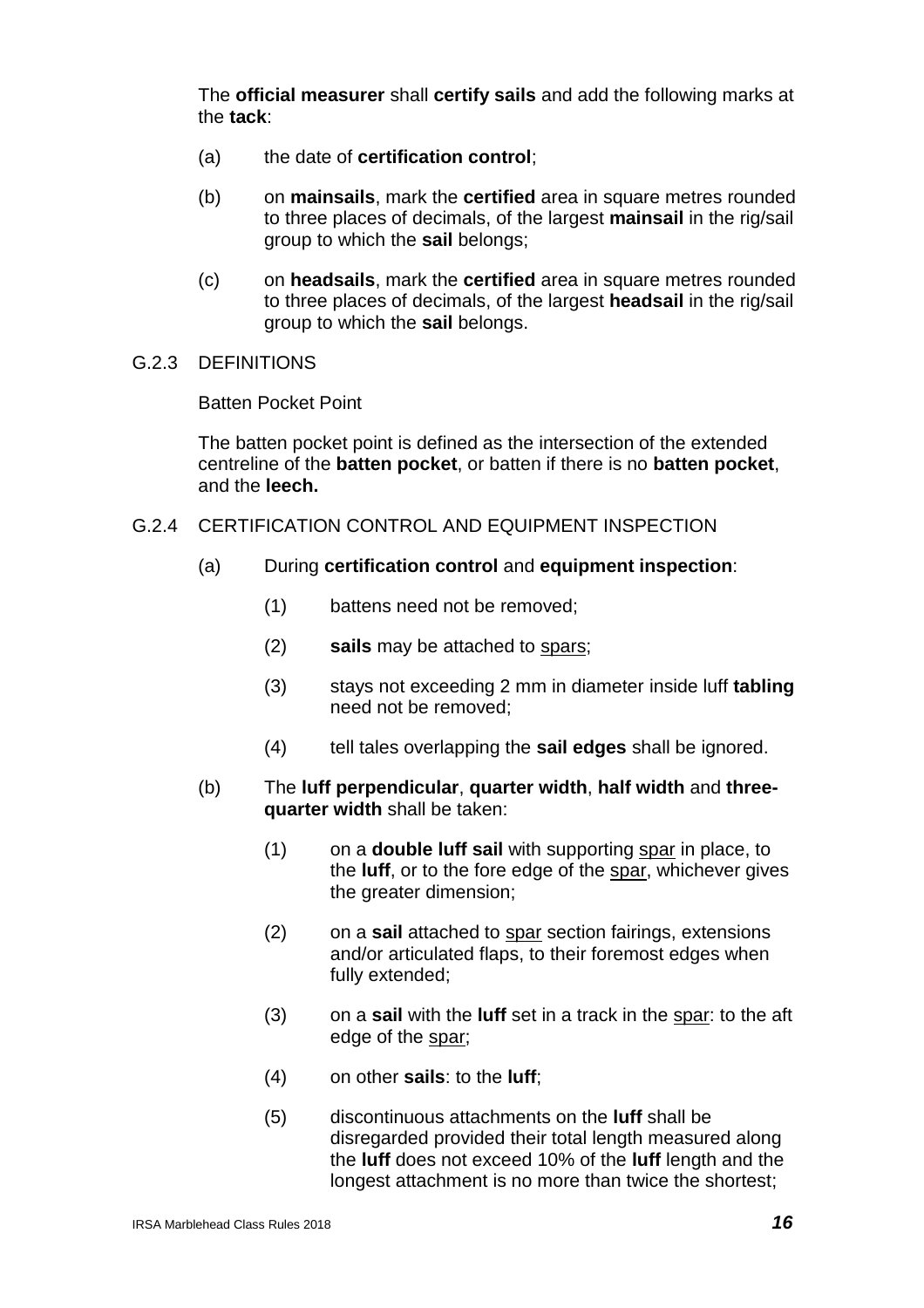- (6) with hollows in the **leech** and/or **luff** bridged using the method described in the ERS H.5.2.
- (c) The upper and lower **leech** profile is controlled as shown in Figure J.6.
- (d) Parts of **stiffening** which are less than 2 mm in diameter and not covered by sail material shall not be taken as parts of the **sail**.
- (e) Where the sail corner measurement points are found by extending the **sail edges**, ERS G.4 is altered and the **sail edges** shall be extended using a template with 900 mm radius.

#### G.2.5 CONSTRUCTION

- (a) The construction shall be: **soft sail**.
- (b) Except for the following, **stiffening** is prohibited:
	- (1) for battens;
	- (2) at the **head**.
- (c) **Sails** shall be marked at the **clew** with their rig/sail group letter, or letters if the **sail** is to be used with more than one rig/sail group.
- (d) A **mainsail** shall have no more than four battens which shall be near the **leech.**
- (e) A **headsail** shall have no more than three battens which shall be near the **leech.**
- (f) The **foot** roach profile may be controlled by either of the following methods:
	- (1) **foot irregularity**;
	- (2) use of the **foot** roach gauge, as in Figure J.9.

#### G.2.6 DIMENSIONS

#### maximum

**Top width** as in Figure J.8:

| of a <b>double luff sail</b> | 40 |
|------------------------------|----|
| of a sail with luff rope     | 25 |
| of other sails               | 20 |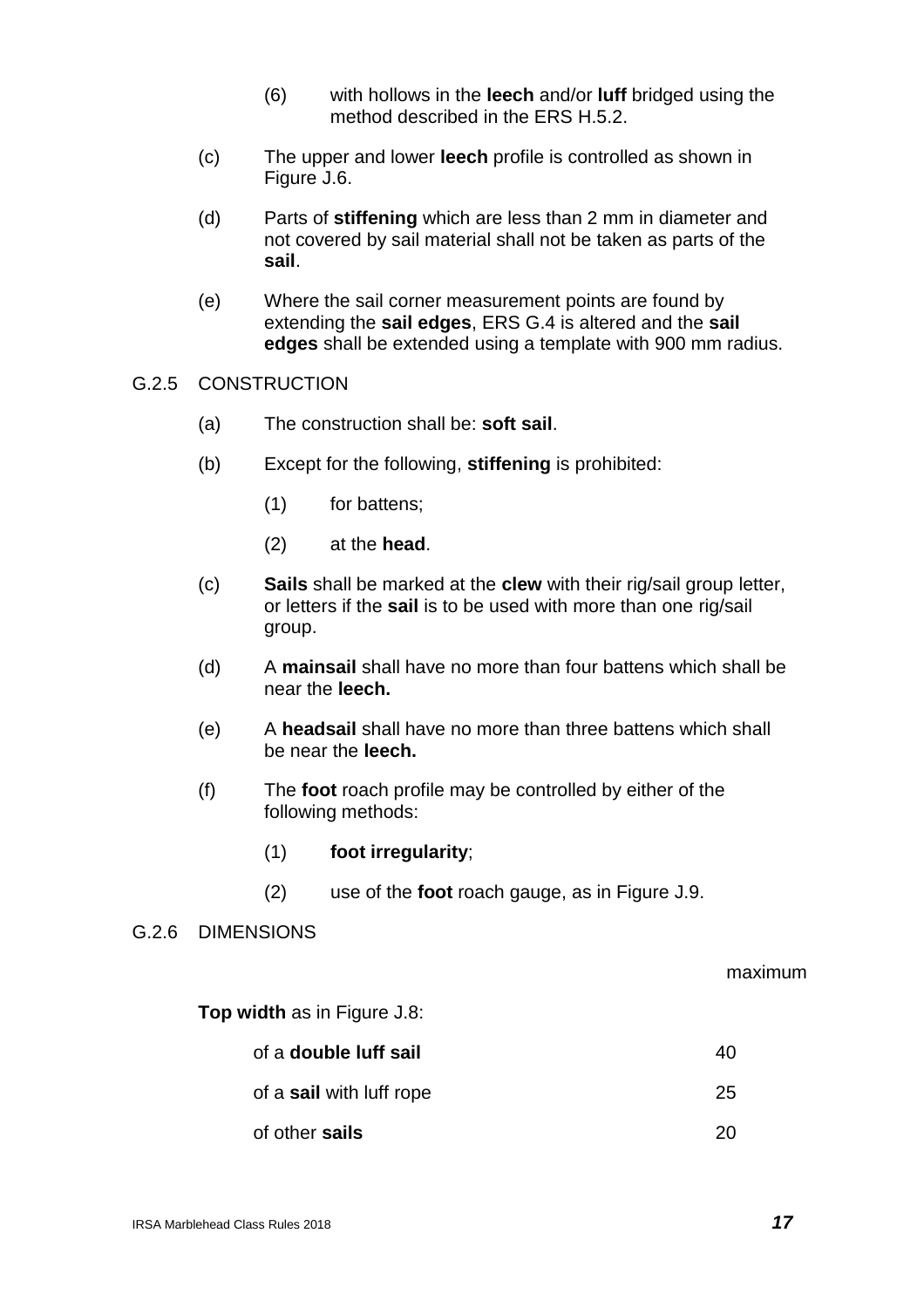| Extension of stiffening at the head from a point 20 mm<br>forward of the aft head point on a line through the aft head<br>point and head point                                                                                              | 20  |
|---------------------------------------------------------------------------------------------------------------------------------------------------------------------------------------------------------------------------------------------|-----|
| <b>Foot irregularity, as in G.2.5(f)(1)</b>                                                                                                                                                                                                 | 3   |
| Foot roach depth taken from foot to a straight line between<br>tack point and clew point, as in $G.2.5(f)(2)$                                                                                                                               | 25  |
| Batten length                                                                                                                                                                                                                               | 105 |
| <b>Batten width</b>                                                                                                                                                                                                                         | 20  |
| Variation in the following measurements:<br>between batten pocket point and adjacent batten<br>pocket point(s),<br>between <b>clew point</b> and adjacent batten pocket<br>point,<br>between head point and adjacent batten pocket<br>point | 25  |

# G.3 SAIL AREA

### G.3.1 LIMITATION

- (a) The **certified sail** area of each rig/sail group shall not exceed  $0.5161 \text{ m}^2$ .
- (b) Rig/sail groups A, B, and C shall be recorded on the **certification control** forms in descending order of dimension  $'A$ .

#### G.3.2 CALCULATION

The **certified sail** area of a rig/sail group is taken as the sum of the following areas for that rig/sail group:

| mainsail area, $mm2$        | $A \times B/2$               |
|-----------------------------|------------------------------|
| excess mainsail area, $mm2$ | $A \times (2X + Y + 2Z)/6$   |
| headsail area, $mm2$        | $Q \times R/2$               |
| excess headsail area, $mm2$ | $Q \times (2x + y + 2z) / 6$ |

where for that rig/sail group:

A, B, Q and R are the largest dimensions and

X, x are the largest excesses in the **quarter widths** and

Y, y are the largest excesses in the **half widths** and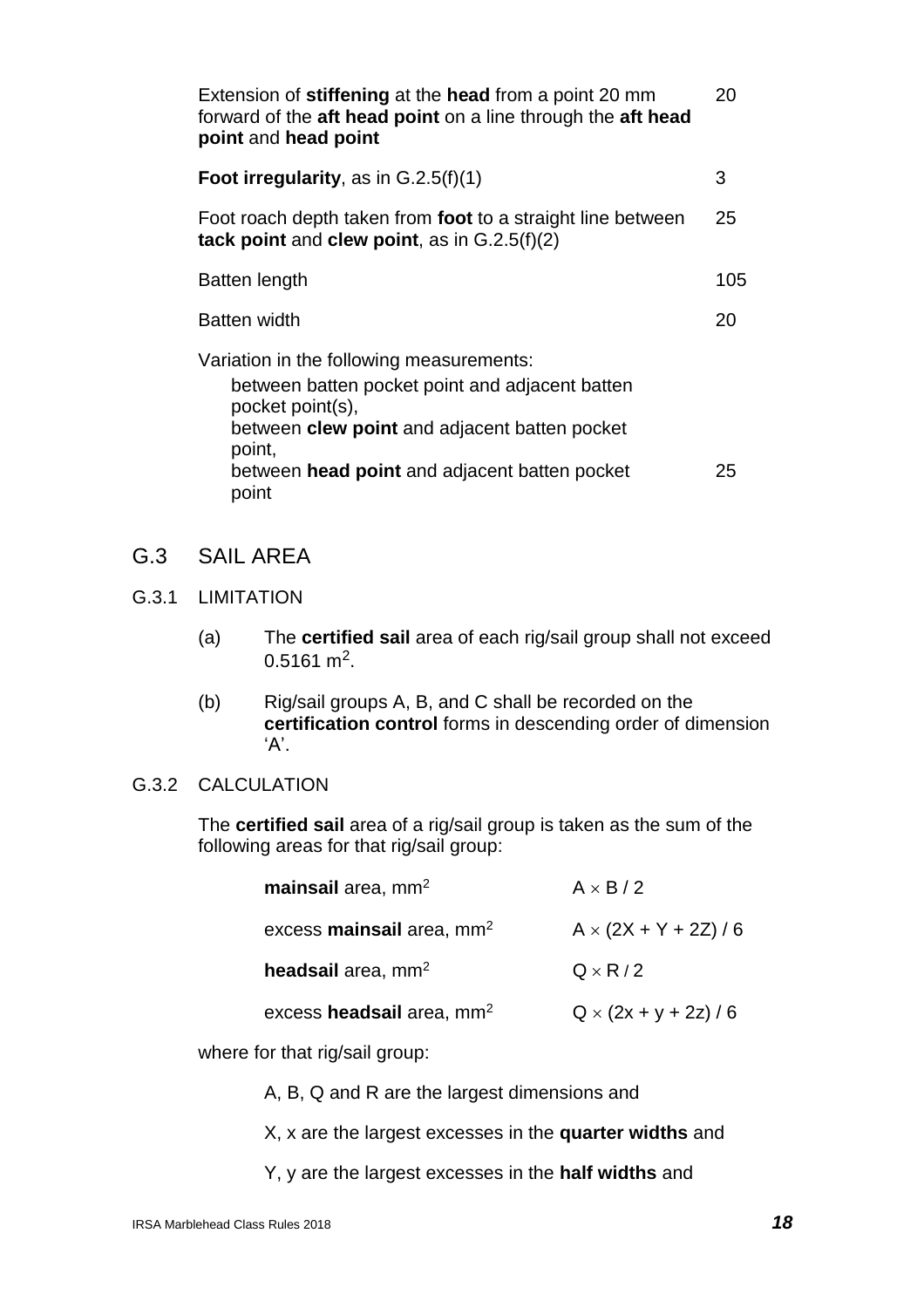# Z, z are the largest excesses in the **three-quarter widths**

of all the **sails** in that rig/sail group as in Figure J.7.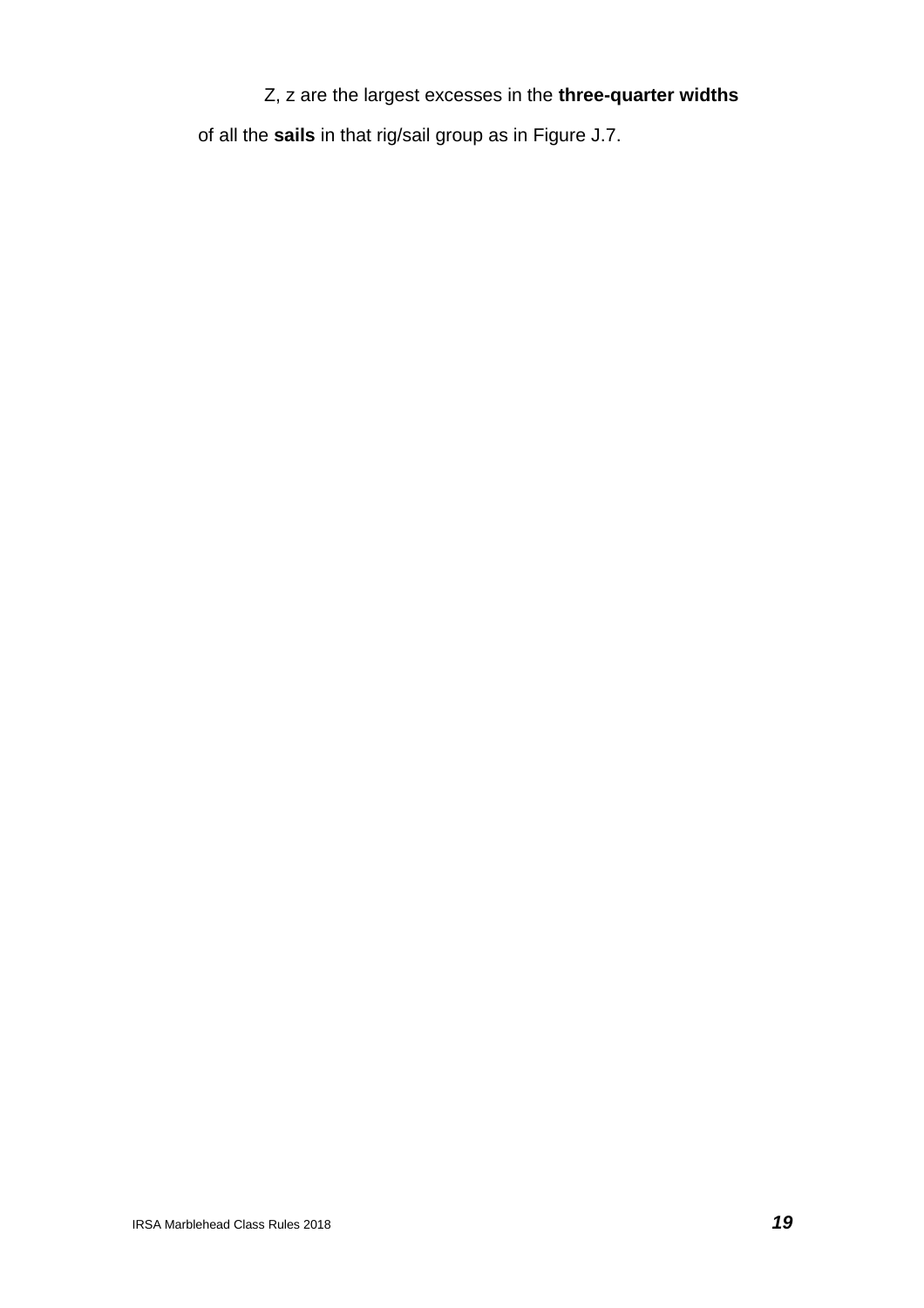# PART 3 – APPENDICES

*The rules of Part 3 are open class rules in which anything not specifically prohibited by the class rules is permitted, where individual rules require, limit, or prohibit as necessary.*

**Certification control** and **equipment inspection** at an event shall be carried out in accordance with the current ERS except where varied in Part 3.

Except where specified otherwise all dimensions are quoted in millimetres.

# Section H – Measurement

## **H.1 MEASUREMENTS AND CALCULATIONS**

- H.1.1 Linear measurements shall be taken in millimetres and rounded up to the nearest whole number before being recorded on the **certification control** forms and/or **certificate**, used in subsequent calculations, or compared with a limiting value.
- H.1.2 Maximum and minimum values of limitations in the **class rules** or **certificate** shall be taken as absolute limiting values.
- H.1.3 Calculated values in millimetres or square millimetres shall be rounded to the nearest whole number before being recorded on a **certification control** form or **certificate**, used in any subsequent calculations, or compared with any limitation in the **class rules** or **certificate**.
- H.1.4 Calculated values in square metres shall be rounded to the nearest fourth place of decimals before being recorded on the **certificate**.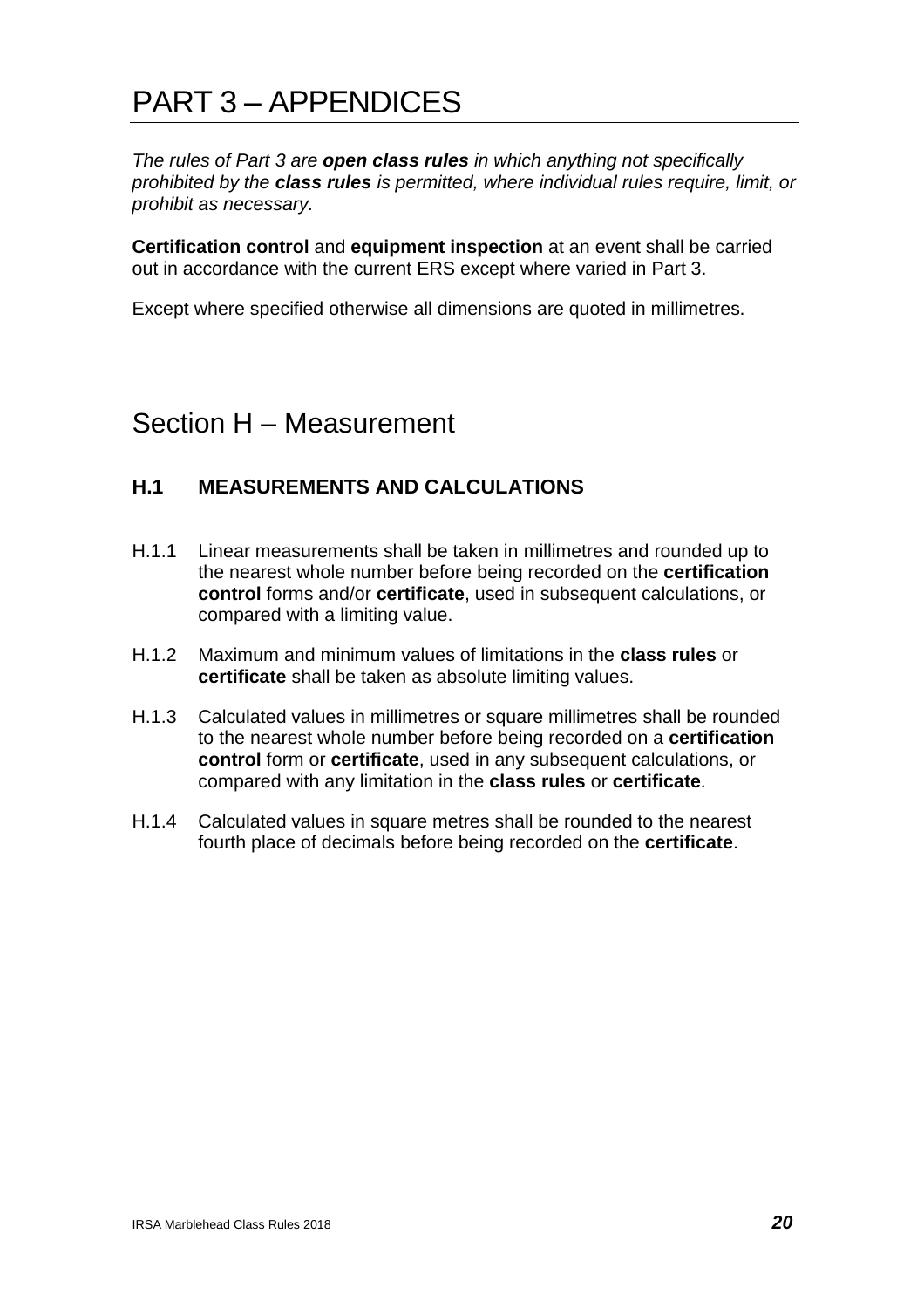# Section J - Figures

# J.1 DEPTH RESTRICTION GAUGE



# J.2 LENGTH & DATUM WATERPLANE

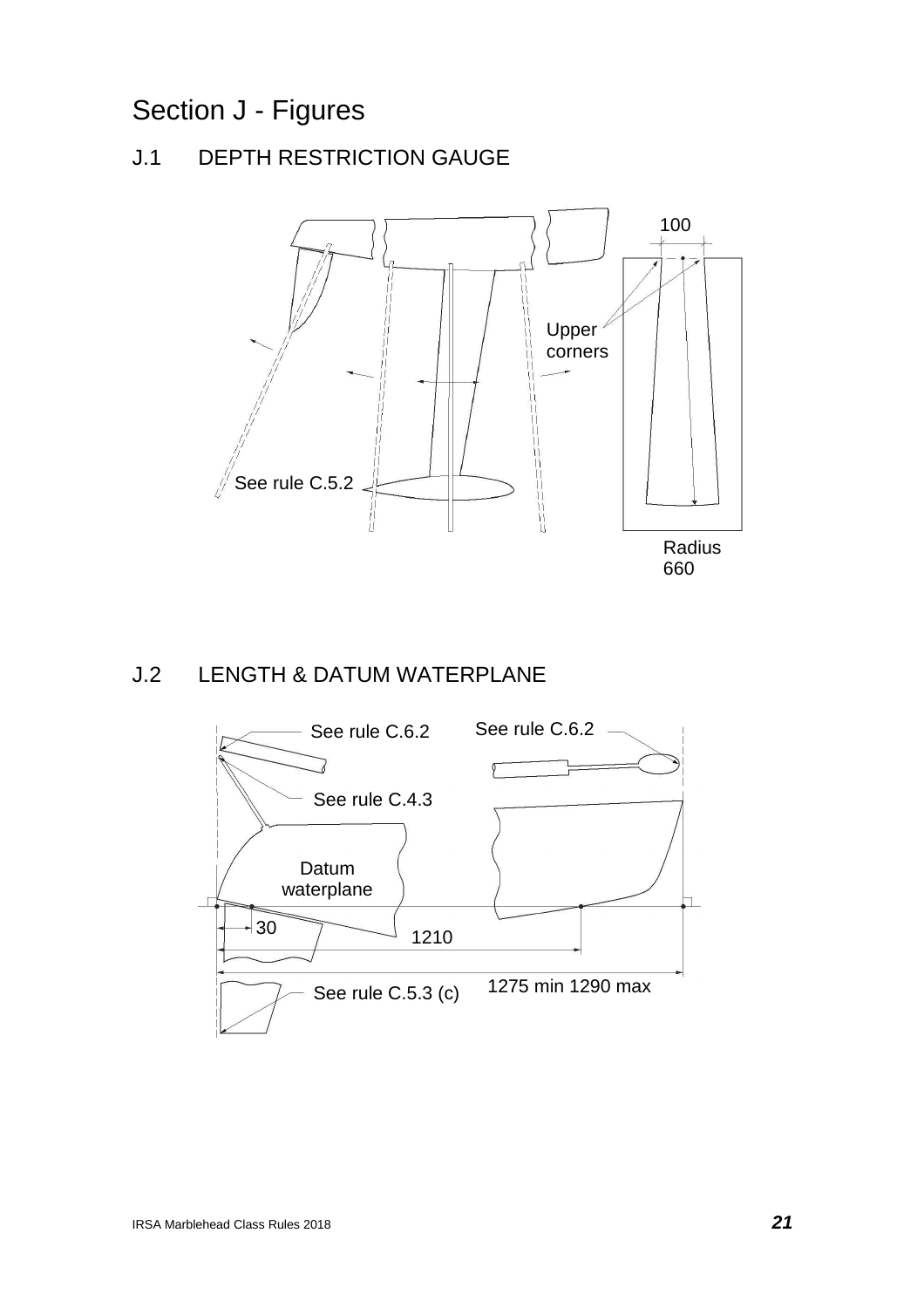# J.3 LENGTH RESTRICTION GAUGE

Gauge used to establish length and datum waterplane.



# J.4 TRANSVERSE HULL HOLLOWS



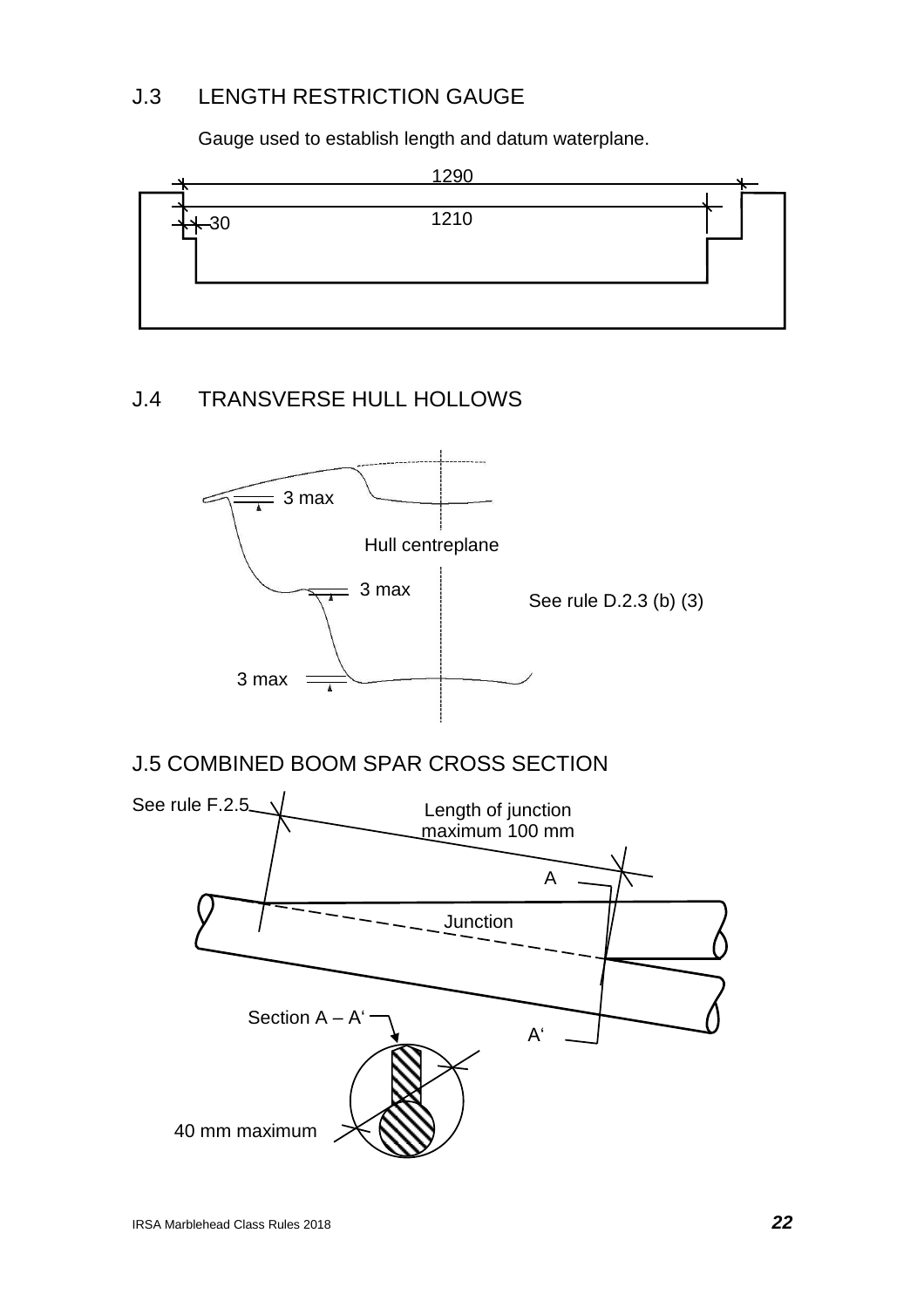# J.6 CONTROL OF THE UPPER AND LOWER LEECH PROFILE

See rule G.2.4 (c)

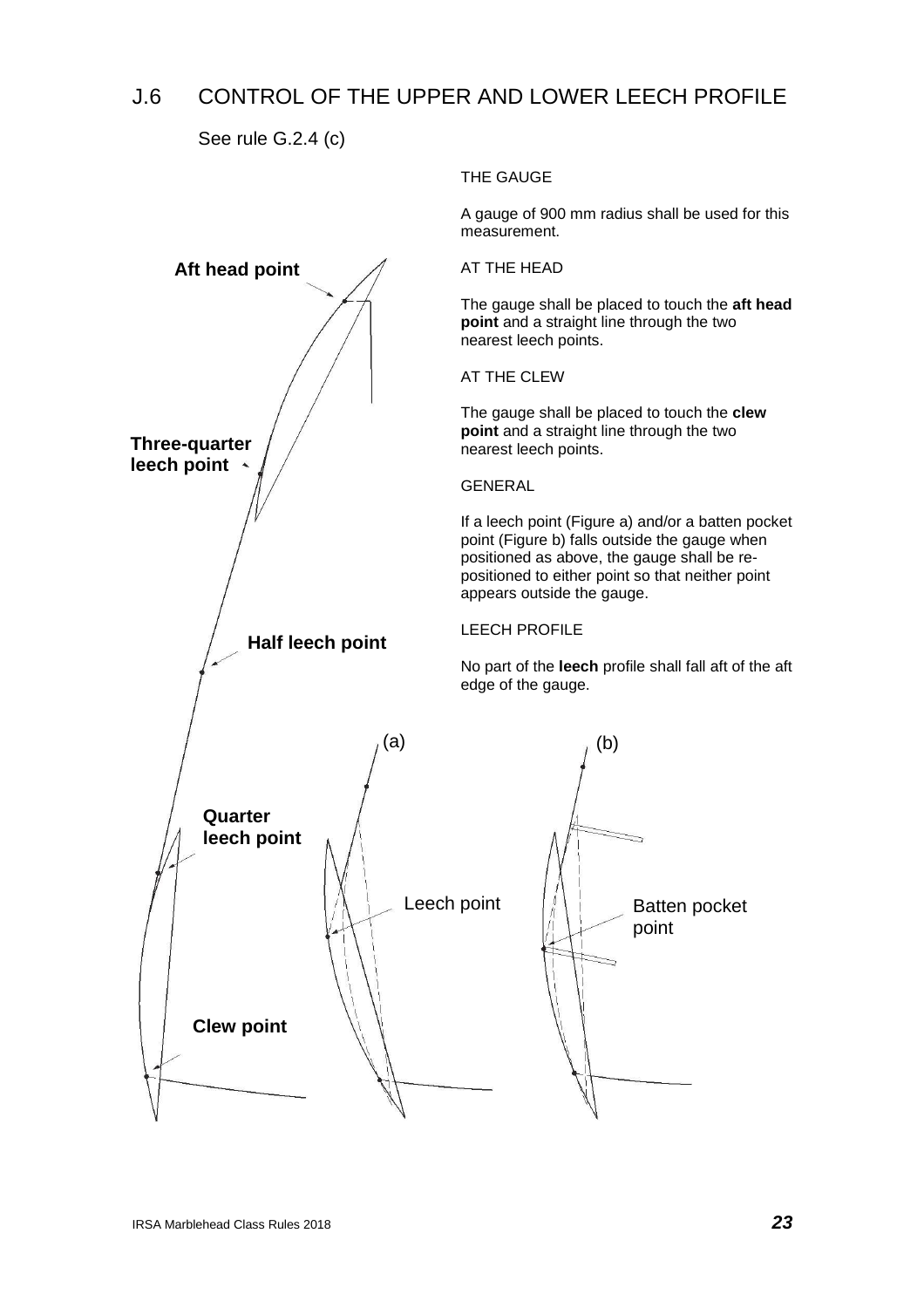# J.7 SAIL AREA MEASUREMENT

See rules F.2.3, F.2.4 and G.3.2